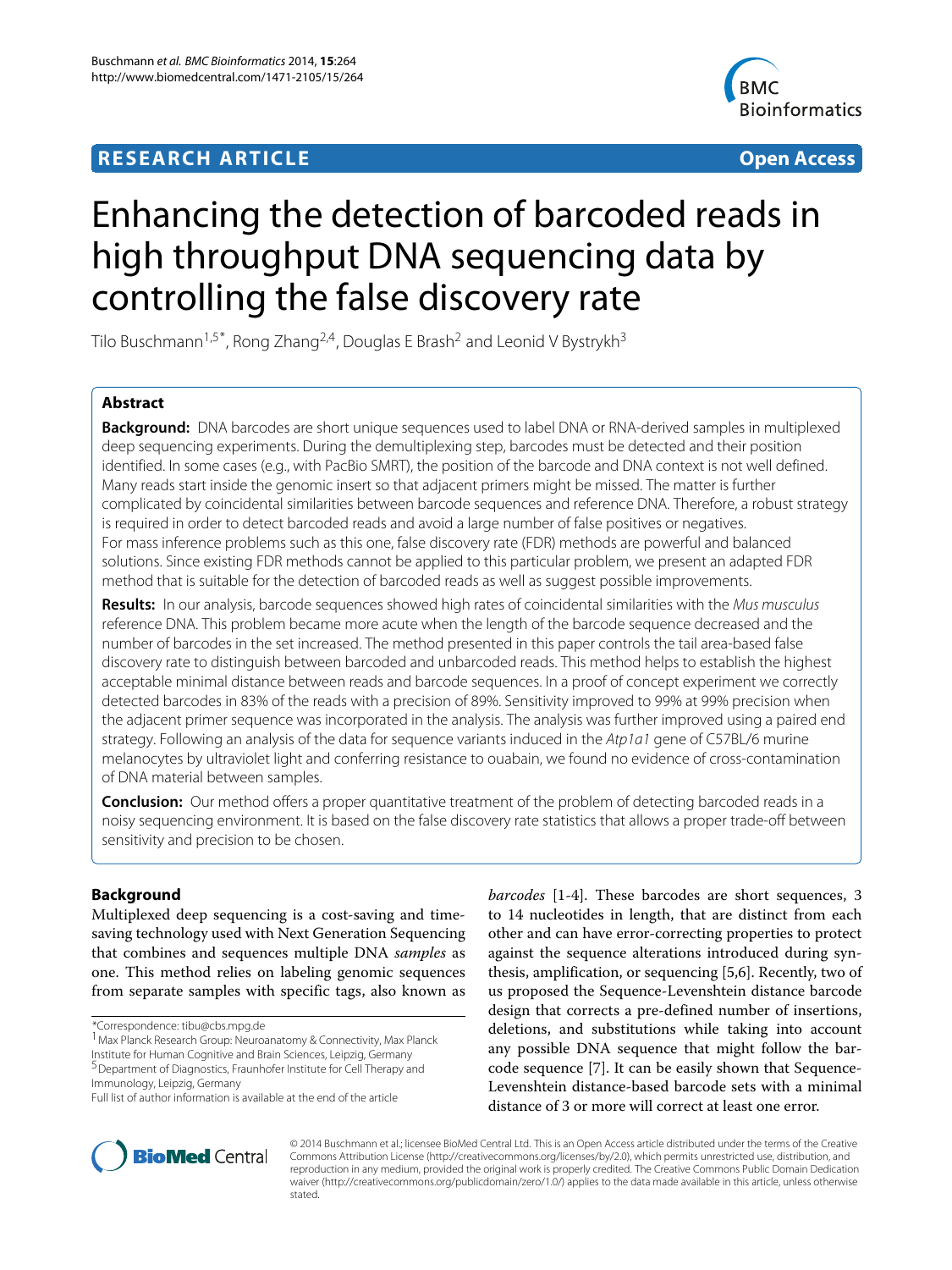However, even with the best possible barcode design, recognition of short barcode sequences in the DNA context is often problematic. For example, in many cases the identification of barcode sequences alone cannot be done properly because large genomes provide a full set of all possible combinations of short subsequences (*"words"*) of up to 9 nt length [\[8\]](#page-14-5), including those reserved for barcodes. Frequencies of words in the genome are neither equal nor random [\[9\]](#page-14-6) and absent words (also known as *unwords*) could be found for large genomes starting from 10 nt to 11 nt [\[8\]](#page-14-5). Curiously, unwords have not received any attention as potential barcodes, whereas small and potentially redundant DNA sequences are largely used instead.

At the moment, the main strategy for recovering short barcodes relies not only on the sequence identity, but also on the expected position of the barcode, which is usually found at the beginning of the sequence either behind a sequencing primer or in front of a PCR primer. This strategy was successfully implemented for Illumina HiSeq machines and Roche Pyrosequencing platforms. For instance, Illumina uses a strategy of separating the barcodes from the analyzed sequence by putting them on different ends of the sequencing adapter [\[10](#page-14-7)[,11\]](#page-14-8). Therefore, the barcode and genomic sequence may be read separately in mutually opposite directions. This approach however is also prone to sequencing errors and barcode misassignments [\[10](#page-14-7)[,12\]](#page-14-9). For example, substitution errors might occur. Also, the beginning of the barcode may be shifted by one or more positions which then appears as an insertion or deletion error in the barcode.

Some newer machines generate longer reads using smaller amount of DNA in the sample. These improvements, however, come with new challenges. The PacBio platform can sequence several kilobases of DNA in one piece [\[13\]](#page-14-10). However, the platform is prone to insertion and deletion errors and adds a deliberate time delay before the onset of DNA sequencing, resulting in each DNA molecule having its DNA polymerase positioned at a different location at the start of sequencing [\[14](#page-14-11)[,15\]](#page-14-12). Consequently, the recognition of the barcode position on the basis of primer position alone is imperiled. Theoretically, any sequence can be decoded as a barcode. Therefore a naive decoding of the start of every read would potentially lead to a large number of reads being assigned to the wrong samples or left un-assigned. This decreases the power of the experiment in a multiplexed setup, and cross-contaminates different samples with invalid, precision-decreasing reads. Obviously, such damage to the experimental results is highly undesirable. Thus the detection of barcoded reads in these technologies or in circumstances such as unknown positions of barcodes is an interesting and challenging task.

The problem of detecting the originally attached barcode sequence, the so-called *barcode reference sequences*, in a large number of reads belongs to the category of *largescale inference problems* (also called *multiple testing problems*) that have been previously successfully approached in statistics using false discovery rate (FDR) methods, for example by Benjamini and Hochberg [\[16\]](#page-14-13), Efron [\[17\]](#page-14-14), and Storey [\[18\]](#page-14-15). When thousands and millions of statistical hypothesis tests are calculated at the same time, statistically significant results may occur due to random chance (a common problem in GWAS and differential gene expression studies [\[19](#page-14-16)[-21\]](#page-14-17)). In these FDR methods, the expected proportion of erroneously rejected null hypotheses among the rejected ones is estimated and used as a decision criterion for truly significant results. When some of the hypotheses are indeed incorrectly rejected, FDR methods potentially offer a higher sensitivity than naive or Family Wise Error correction methods that estimate the probability of one or more false discoveries instead [\[20\]](#page-14-18).

A common approach of FDR methods is to estimate the parameters and shapes of the distributions of null and alternative hypotheses. From the estimated cumulative distribution function, the false discovery rate (1 - precision) is inferred to determine the level of confidence in the significance of an alternative test. This FDR variant is commonly called *tail area-based FDR* and is shortened to *"Fdr"* to distinguish it from other FDR variants [\[22\]](#page-14-19). A similar strategy can be applied to the problem of detecting barcoded reads. Every comparison of a read to the experimental barcode set is a statistical test that determines whether the read is barcoded or not. Applying the test to thousands of reads inevitably results in many false detections due to random chance and naturally occurring similar DNA or RNA sequences, so that FDR methods are applicable. However, directly applying the FDR methods mentioned above is not possible, as the distributions of similarities between reads and barcode sets do not follow the assumptions required by these methods. For example, Efron's method requires a normal distribution of z-values [\[17\]](#page-14-14), and Storey's solution requires a uniform distribution of p-values under the null hypothesis [\[18\]](#page-14-15). Both methods require that the majority of tests (*>* 80%) belong to the null hypotheses, while no such prerequisite can be made for the detection of barcoded reads.

Therefore, our goal was to develop a solution tailored towards making a particular distinction between reads that still contain the attached barcode sequence ("*barcoded reads*"), and reads that start with or within the genomic insert (which we will call "*orphaned reads*" because they are no longer assignable to their original samples). The method provides a way to estimate and control the Fdr of the detection of barcoded reads.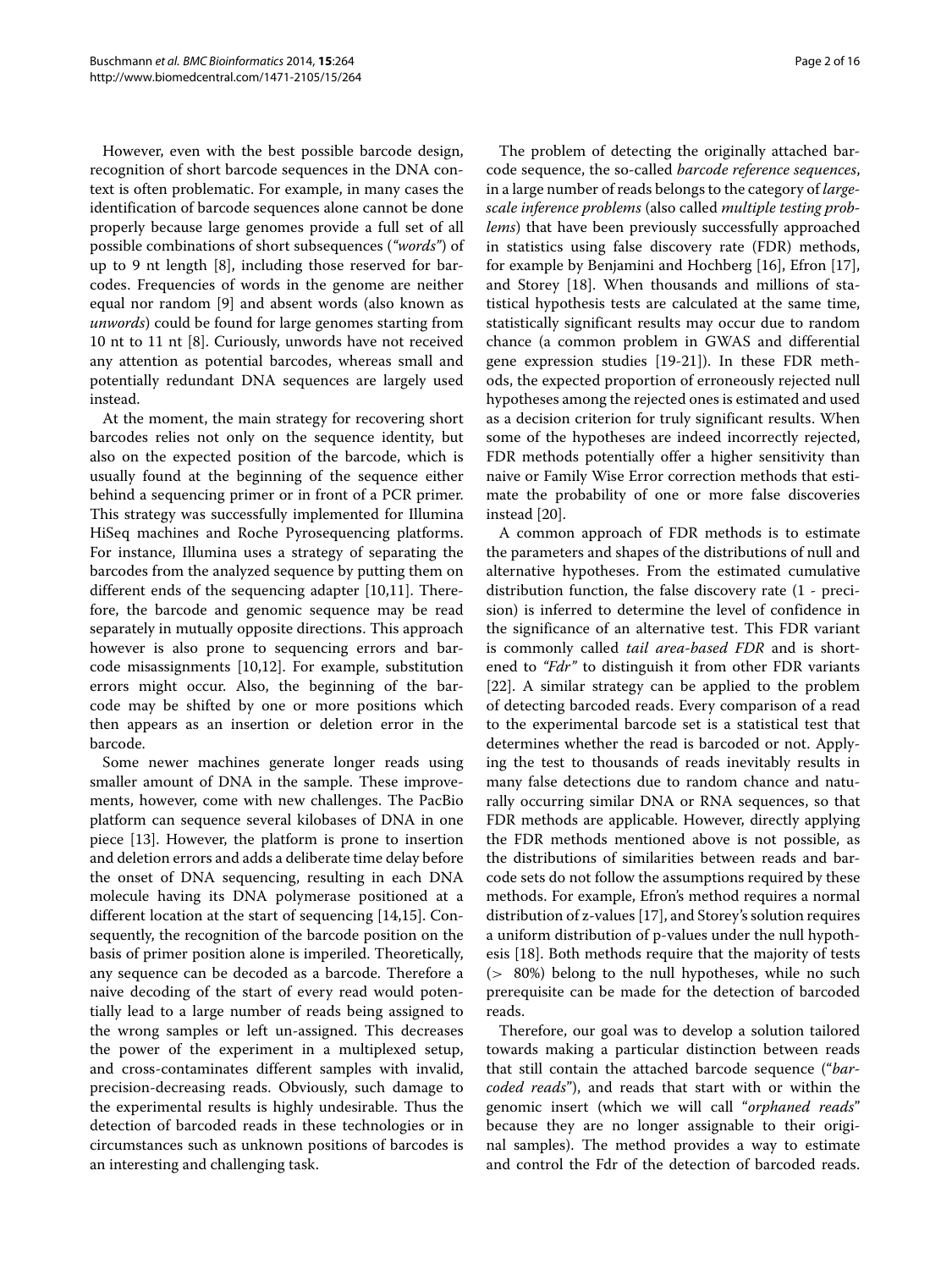Detection of barcoded reads is only the first step in the demultiplexing pipeline, so we further investigated the quality of correcting errors in the detected barcode sequence and thus assigning reads to their original samples.

Our method is intended to be applicable to different sequencing technologies. For demonstration purposes we have tested and investigated the application of the method to a particular technology, which in our case is PacBio SMRT with continuous long reads (CLR).

## **Approach**

Calculation of the minimal distance *δ* between a read and a set of reference barcodes is a statistical hypothesis test and *δ* is its test statistic. A high minimal distance corresponds to a low likelihood for the read to start with a barcode (the null hypothesis), while a low minimal distance corresponds to a high likelihood of the read to start with a barcode (the alternative hypothesis). Detecting barcodes in a huge number of experimental reads is a form of *multiple hypothesis testing* where a high rate of false detections (Type I errors) is expected. Our approach is to *estimate* and *control* the tail area-based *Fdr* from the frequency function of minimal distances *δ* of the whole empirical set of reads.

The frequency of minimal distances *δ* between barcode reference sequences and reads follows a discrete irregular distribution. This empirical distribution is the mixture of two entities: 1) The distribution of orphaned reads *forphaned(δ)* (the *null hypothesis* distribution *f*0*(δ)*) and 2) the distribution of barcoded reads *fbarcoded(δ)* (the *alternative hypothesis* distribution  $f_1(\delta)$ ). Estimating the shape and mixing proportions of these two distributions allows us to calculate the Fdr and sensitivity from the estimated cumulative distribution functions  $\hat{F}_0$  and  $\hat{F}_1$ when using a distance  $\delta_t$  as threshold to distinguish barcoded reads ( $\delta \leq \delta_t$ ) from orphaned reads ( $\delta > \delta_t$ ). We estimate these two sub-distributions by fitting a set of simulated barcoded and orphaned reads to empirical data. In our model, six parameters influence the simulated distributions: the fraction of barcoded reads, the sequencing error rate, the variance of the sequencing error rate and the ratios of insertions, deletions, and substitutions. For parameter search, we decided to use an evolutionary algorithm which finds a set of parameters that best fits the simulated data to the empirical data. Details of this algorithm are presented in the [Methods](#page-2-0) section.

Lastly, we validate the method using real multiplexed DNA sequencing data obtained on the PacBio SMRT platform, which includes the detection of barcoded reads, assigning barcoded reads to their samples and finding sequence variants.

Figure [1](#page-3-0) depicts an overview of the approach in practice.

## <span id="page-2-0"></span>**Methods**

## **Barcode preparation**

The Sequence-Levenshtein distance between two DNA sequences A and B is the *minimal* number of insertions, deletions, and substitutions necessary to transform one sequence into any prefix of the other or vice versa. This property makes it suitable for use in DNA context (for full definitions and descriptions of this distance and algorithms described in this subsection see our previous work, [\[7\]](#page-14-4)). The prefix of a sequence can be an empty sequence, the sequence itself, or any subsequence starting from position 1 up to any end position. A fast dynamic algorithm was available for the calculation of the Sequence-Levenshtein distance  $d_{SL}(A, B)$  between any two sequences *A* and *B* (we make the algorithm available in Additional file [1\)](#page-13-0).

The minimum Sequence-Levenshtein distance *δ* between a *set* of barcodes *BC* and a sequence *s* is the minimum of the distances between the barcodes and the sequence:

$$
\delta(BC, s) = \min_{b \in BC} (d_{SL}(b, s))
$$

Barcode sets were built to ensure the Sequence-Levenshtein distance between every pair of barcodes to be at least  $d_{SL}^{min} \geq 3$ . Such a barcode set allows the correction of at least 1 insertion, deletion, or substitution in DNA context. For the experiment, a set of 20 7-ntlong DNA multiplexing barcodes based on the Sequence-Levenshtein distance was prepared (list of barcodes in Additional file [2,](#page-13-1) Section S2).

We decided not to use PacBio's original set of 16-ntlong DNA multiplexing barcodes for the following reason. In previous work, we have shown that more errors accumulate in longer sequences. Furthermore, we did not find information whether PacBio-barcodes were systematically engineered to optimise their robustness under such adverse conditions. Thus, we decided to use our own barcode design [\[7\]](#page-14-4). It was specifically designed to optimize the robustness and length of sequences for a given number of samples.

In the following, we will identify barcode sets by the length of their barcodes and the minimal Sequence-Levenshtein distance between them. We denominate a set with barcodes of length *l* and minimal Sequence-Levenshtein distance *d* as "[l,d] barcode set". Hence, the aforementioned experimental barcode set will be called "[7,3] barcode set". For simulation purposes, other barcode sets of various set size or barcode length (e.g.,  $20 \times$ [6,3],  $150 \times [8,3]$ , various [12,3] etc.) were generated using the same algorithm.

The barcode sets were generated heuristically: First, we generated an initial set of eligible fixed-length DNA sequences excluding those with a GC-content of less than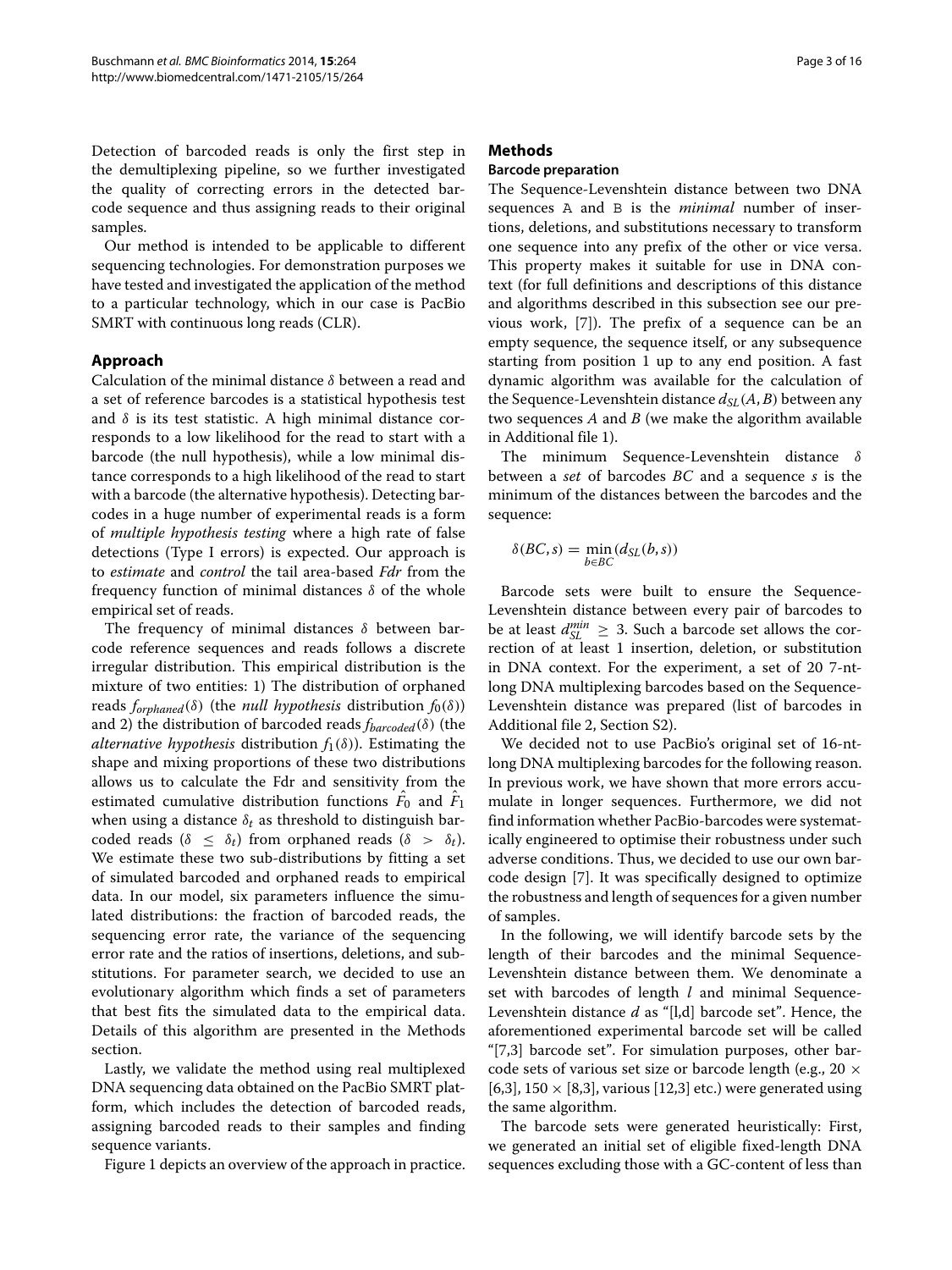

<span id="page-3-0"></span>between the obtained reads and the used barcode sequences is calculated. We show it as a histogram of distances. **(3)** We simulate orphaned reads and barcoded reads. The input to the orphaned reads simulation are fragments of the empirical reads. Input to the barcoded reads simulation are known barcode sequences attached to reference sequences. **(4)** Simulations are repeated for different parameter combinations. We modify parameters until the simulated data closely matches the empirical data. **(5)** The false discovery rate is estimated from the proportions of barcoded and orphaned reads for each possible distance value. **(6)** A satisfying false discovery rate (e.g., 0.05) is used to choose a threshold for the highest acceptable dissimilarity between reads and the barcode sequences. All reads with a higher distance to the used barcodes are discarded. **(7)** Reads are matched with their original samples (de-multiplexing).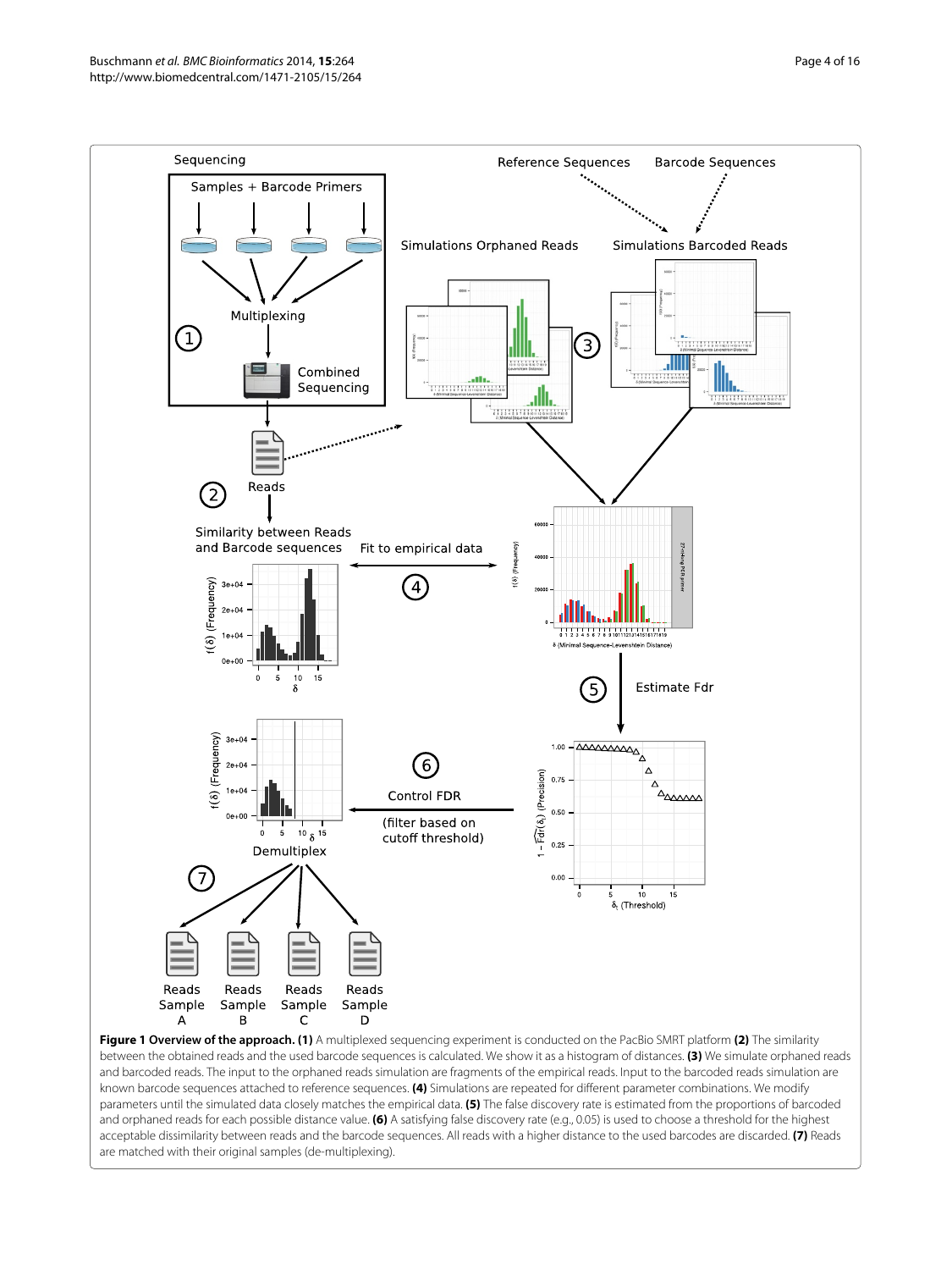40% or more than 60%, perfect self-complementation, or more than two sequential repetitions of the same base. Second, from the eligible DNA sequences we randomly chose a set of three sequences with a pairwise Sequence-Levenshtein distance of at least three (the *seed*). Third, we scanned DNA sequences in lexicographic order and added a sequence to the seed if the newly added DNA sequence had a Sequence-Levenshtein distance of 3 from each sequence already in the set [\[23\]](#page-14-20). We repeated the third step for a large number of iterations with different random and randomly modified seeds [\[24\]](#page-14-21).

When necessary for comprehension, we will denominate known barcodes as "*barcode reference sequences*" or "*reference barcodes*". In our terminology, sets of barcodes are without exception sets of reference barcodes.

## **Similarity of barcodes and barcoded primers to unbarcoded mRNA and DNA**

The reference genome of *Mus musculus*, reference mRNA for all *M.musculus* transcripts, and the reference sequence of the murine *Atp1a1* transcript of the gene for Na+/K+- ATPase (NM\_144900.2) were acquired from NCBI [\[25](#page-14-22)[-27\]](#page-14-23). For similarity simulations, we sampled 10 million random 50-nt-long subsequences from the reference transcripts.

Similarities are tested between the aforementioned set of subsequences and sets of barcodes or so-called *barcoded PCR primer sequences*. The latter are concatenations of reference barcodes and primer sequences that were used to amplify the Atp1a1 transcript in our experimental validation (The experiment is described in Section ["Experimental validation"](#page-6-0). The barcodes and barcoded PCR primers are listed in Additional file [2,](#page-13-1) Sections S2 and S3). The degree of similarity between these barcodes or barcoded PCR primers and sampled subsequences was established by counting the frequency of their minimum Sequence-Levenshtein distances *δ* (see Equation [1\)](#page-4-0).

Formally, the frequency function *f(δ)* of the minimal Sequence-Levenshtein distances *δ* between a set *S* of sequences and a set *BC* of barcodes or barcoded PCR primers was defined as:

<span id="page-4-0"></span>
$$
f(\delta) = |\{s|s \in S, \delta(BC, s) = \delta\}| \tag{1}
$$

(The frequency of the minimal Sequence-Levenshtein distance *δ* is the number of sequences *s* that have such a minimal Sequence-Levenshtein distance with the set *BC*).

The cumulative distribution function of *f (δ)* was defined as:

## $F(\delta) = \sum_{\delta}^{\delta}$ *i*=0 *f (i)*

## <span id="page-4-1"></span>**Simulation of barcoded and orphaned PacBio reads**

We begin with a set of experimental reads *Semp* which we want to simulate for further analysis (c.f., Figure [1,](#page-3-0) we explain the generation of such a set *Semp* in detail in the experimental section ["Experimental validation"](#page-6-0)).

The set *Ssim* of simulated reads is a union between a set  $\mathcal{S}^{sim}_{barcoded}$  of barcoded reads and a set  $\mathcal{S}^{sim}_{orphaned}$  of orphaned reads. The purpose of the simulated read set *Ssim* is to closely resemble the properties of the targeted set of the empirical reads *Semp* in regards to the minimal distances *δ* between the reads and the respective reference barcode set *BC*.

Simulations of reads must to be individually adapted to the particular simulated technology. Here, we target PacBio Continuous Long Reads (also called "subreads" and henceforth just *"reads*") for which we developed our own read simulation. Our simulation assumptions rely on findings of Ono et al. [\[28\]](#page-14-24):

- accuracies of reads are normally distributed
- probabilities of sequencing errors per base are uniformly distributed over positions
- probabilities for insertions, deletions, and substitutions are possibly unequal
- differences in spatial distribution patterns of insertions, deletions, and substitutions are negligible

Hence, the following parameters governed the composition and traits of the read sets:

- The number <sup>m</sup> of reads in the set *Ssim*
- The fraction  $\pi_1$  of reads that started with a barcode
- The average base sequencing error rate *μerror*
- The standard deviation of the base sequencing error rate *σerror*
- The ratios  $R = \{R_{INS}, R_{DEL}, R_{SUB}\}$  of insertions, deletions, and substitutions.

Set *Ssim* of all simulated reads was thus described as:

$$
S^{sim}(m, \pi_1, \mu_{error}, \sigma_{error}, R) = S^{sim}_{baroded}(\lfloor \pi_1 \cdot m \rfloor, \mu_{error}, \sigma_{error}, R)
$$

$$
\cup S^{sim}_{orphaned}(\lfloor (1 - \pi_1) \cdot m \rfloor)
$$

In the simulation and for a given set of parameters  $m, \pi_1, \mu_{error}, \sigma_{error}, \text{and } R, \text{sets } S_{bar coded}^{sim}$  and  $S_{orphaned}^{sim}$  were generated as follows:

For set  $S_{barcoded}^{sim}$ , we constructed  $\lfloor \pi_1 \cdot m \rceil$  reads by choosing barcode reference sequences randomly from set *BC* and appending the reference sequence of the experimentally targeted insert. We then mutated the bases of each read randomly. The per-base sequencing error probability was  $P_{error} \sim \mathcal{N}(\mu_{error}, \sigma_{error})$  with  $P_{error}$  being fixed for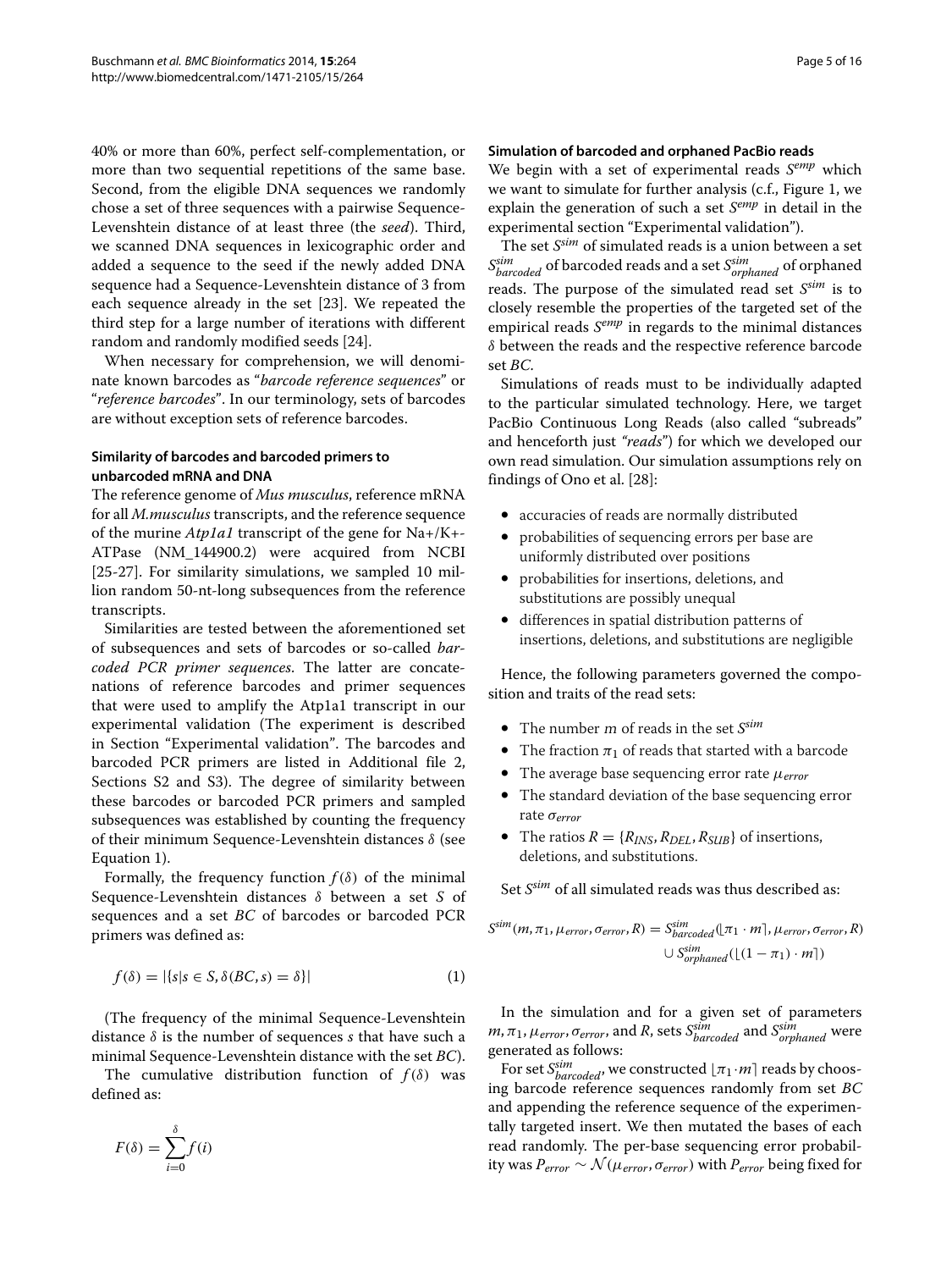each sequence. The respective probabilities of individual operations  $OP \in \{INS, DEL, SUB\}$  were then

$$
P_{OP} = P_{error} \cdot \frac{R_{OP}}{R_{INS} + R_{DEL} + R_{SUB}}
$$

Set  $S_{orphaned}^{sim}$  of orphaned reads was generated by choosing  $\lfloor (1 - \pi_1) \cdot m \rfloor$  random 50-nt-long subsequences of the experimental reads *Semp* starting after position 40. We chose this particular simulation set as we could reasonably assume these subsequences do not start with a barcode and have almost identical characteristics to the experimental orphaned reads.

#### **Frequency of test statistic in simulated data**

The frequency distribution of such a set *Ssim* was the sum of the frequency distributions of both sets *Ssim barcoded* and *Ssim orphaned*:

$$
f^{sim}(\delta) = f^{sim}_{bar coded}(\delta) + f^{sim}_{orphaned}(\delta)
$$

For the purpose of this method, we defined the frequency distribution of barcoded reads as the estimate of the alternative hypothesis distribution and the frequency distribution of orphaned reads as the estimate of the null hypothesis distribution, so that

$$
\hat{f}_1(\delta) = f_{barcoded}^{sim}(\delta)
$$

and

$$
\hat{f}_0(\delta) = f_{orphaned}^{sim}(\delta)
$$

The cumulative distribution functions were respectively

$$
\hat{F}_1(\delta) = F^{sim}_{bar coded}(\delta)
$$

and

$$
\hat{F}_0(\delta) = F_{orphaned}^{sim}(\delta)
$$

The estimated cumulative distribution function was then given by:

$$
\hat{F}(\delta) = \hat{F}_0(\delta) + \hat{F}_1(\delta)
$$

#### **Fitting simulated read sets to empirical read sets**

In the next step, we fitted one set of simulated reads *Ssim* to the set of empirical reads *Semp*. Parameter *m* was predetermined by the number of reads in the empirical data set  $(m = |S^{emp}|)$ .

The parameter *R* of ratios between insertions, deletions, and substitutions had to be supplied by the user, for example, based on information supplied by the manufacturer or experimentally derived knowledge. We chose to estimate these ratios from those reads that had a very high likelihood of having been barcoded, identified as reads with a minimal distance of exactly  $\delta = 1$  to the set of barcodes. For these reads we determined the sequencing errors that corrupted the barcoded reference primer sequence through alignment and calculated the ratios of sequencing error types.

To fit one set of simulated reads to the set of empirical reads, we used an evolutionary algorithm to search for the remaining parameter set ( $\pi_1$ ,  $\mu_{error}$ ,  $\sigma_{error}$ ) that best explained the encountered frequency of similarities  $f^{emp}$ of the experimental sequences [\[29\]](#page-14-25). The fitness (i.e., the eligibility) of a particular parameter set was the root mean square (RMS) Euclidean distance between the simulated frequency distribution of minimal barcode distances *f sim* and the experimental frequency distribution of barcode distances  $f^{emp}$ :

$$
fitness(S_{sim}) = \sqrt{\sum_{\delta=0}^{\infty} (f^{sim}(\delta) - f^{emp}(\delta))^2}
$$

The parameter set with the best observed fitness (i.e., lowest RMS) was selected to generate the simulated data set that was the closest to the empirical data set.

## <span id="page-5-0"></span>**Tail area-based false discovery rate**

By adjusting the highest acceptable minimal distance *δ<sup>t</sup>* (the so called *threshold*) between a set of reads and set of barcodes to distinguish between barcoded and orphaned reads, we manipulated (i.e., controlled) the false discovery rate of detecting barcoded reads. We defined the tail areabased false discovery rate (i.e., the fraction of barcode calls that are incorrect) as follows:

$$
\hat{F}dr(\delta_t) = \frac{\hat{F}_0(\delta_t)}{\hat{F}(\delta_t)}
$$

For the interpretation of biological results, we preferred to work with precision values (i.e., the fraction of barcode calls that are correct) which were given by:

$$
precision(\delta_t) = 1 - \hat{f}dr(\delta_t)
$$

Sensitivity (i.e., the fraction of sequences with actual barcodes that are correctly called) was then defined as:

$$
sensitivity(\delta_t) = \frac{\hat{F}_1(\delta_t)}{\hat{F}_1(\infty)}
$$

#### **Precision and sensitivity of assigning reads to samples**

Experimental reads are classified as starting with a barcode when their minimal barcode distance *δ* is equal to or below a chosen threshold distance *δt*. We equivalently simulated this form of detection of barcoded reads by calculating an estimated set of barcoded reads  $\hat{S}^{sim}_{baroded}(\delta_t)$  as a subset of all simulated reads *Ssim*:

$$
\hat{S}^{sim}_{bar coded}(\delta_t) = \{s | s \in S^{sim}, \delta(BC, s) \leq \delta_t\}
$$

In this step, we decoded the (possibly altered) barcode that starts the read and assign the read to its original sample accordingly. When decoding only those reads in the  $\hat{S}^{sim}_{\textit{barcoded}}(\delta_t)$  and comparing the decoded barcodes with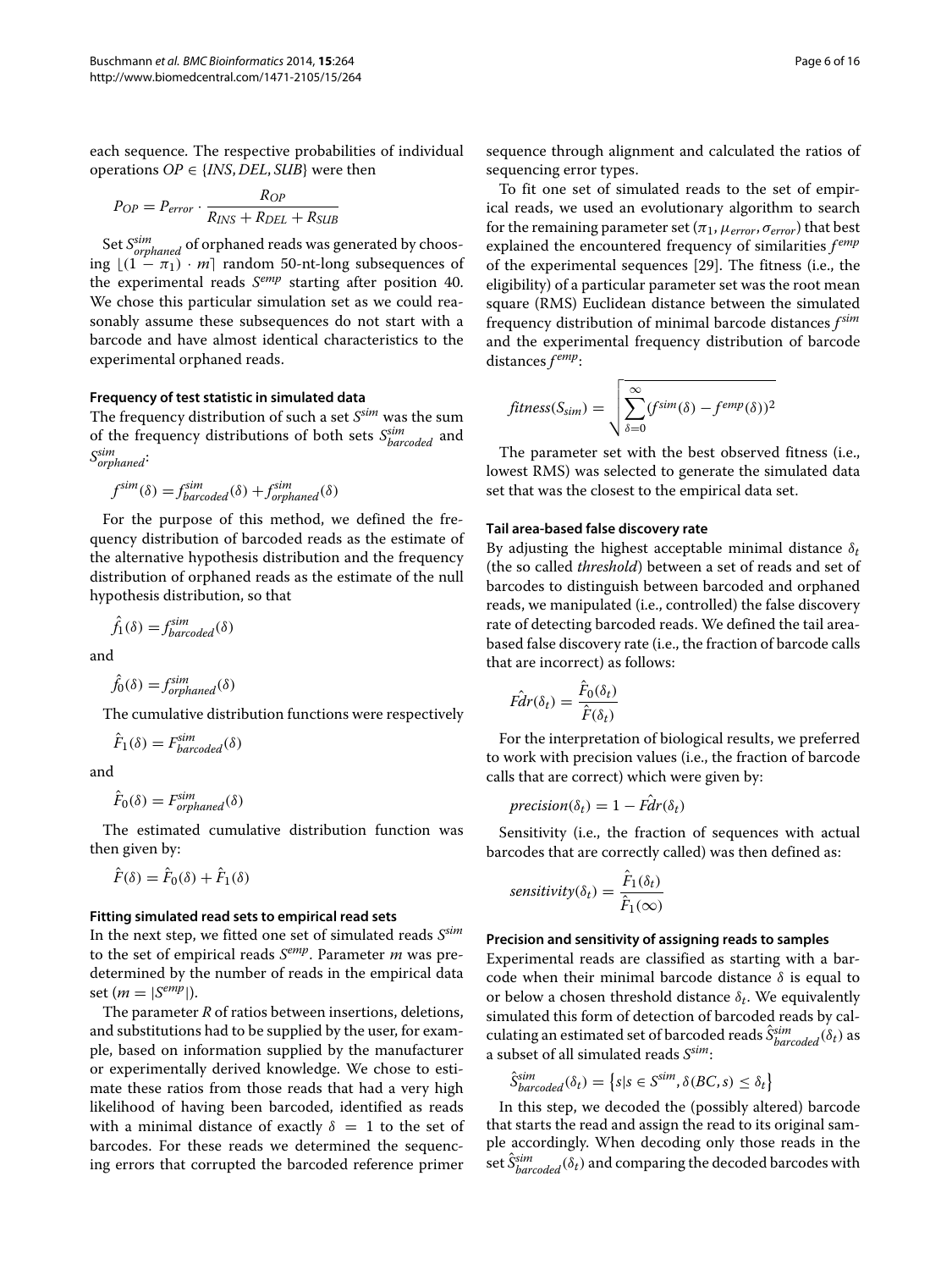the reference barcodes used to generate set *Ssim barcoded*, we defined precision (i.e., the fraction of reads with detected barcodes that were correctly assigned to their original samples) and sensitivity (i.e., the fraction of all reads that were correctly assigned to their original samples) as:

$$
precision(\delta_t) = \frac{|\text{reads correctly assigned to original samples}|}{|\hat{S}_{barcoded}^{sim}|}
$$
  

$$
sensitivity(\delta_t) = \frac{|\text{reads correctly assigned to original samples}|}{|S|}
$$

## <span id="page-6-0"></span>**Experimental validation**

To validate the Fdr approach, we asked whether we could successfully identify single-nucleotide variants (SNVs) within the genomic portion of samples that were sequenced in multiplexed fashion. C57BL/6 murine melanocytes were plated in 150 mm culture dishes at 10, 000 − 40, 000*/cm*<sup>2</sup> and 18 hrs later they were exposed in PBS to 0, 500, 1000, 2000, or 3000 *J/m*<sup>2</sup> of narrowband UVB radiation (principally  $311 \pm 2nm$ ; Philips, Eindhoven, Netherlands). After allowing 2-4 days for mutation expression ( $\sim$  2 cell doublings), cells were incubated for 7 or 14 days in medium containing 10 mM ouabain octahydate (g-strophanthin, Sigma, St Louis, MO) to select for cells mutated in the Na+/K+-ATPase sodium pump [\[30](#page-14-26)[,31\]](#page-14-27). Clones larger than 100 cells were isolated and expanded. For 20 of the clones, total RNA was isolated, reverse transcribed to cDNA, and PCR amplified. Because UV mutation frequencies are  $\sim 10^{-4}$  per gene, each clone is expected to have only 1 mutation (SNV) in the *Atp1a1* gene. A heterozygous mutation confers ouabain resistance, so the SNV is expected to be present in  $\sim$  50% of the mRNA material, with the remainder wildtype. PCR amplicons were sequenced by PacBio single-molecule sequencing as follows.

Twenty barcoded PCR primer pairs were synthesized for the murine *Atp1a1* gene. Each pair consisted of one 7-nt-long barcode 5'NNNNNNNN3' (details can be found in Additional file [2,](#page-13-1) Section S3) followed by the 20 nt-long sequence 5 GGGAGCTGCTCTCTTCTCTT3 (forward primer) and the same 5'NNNNNNNN3' followed by 5 TATAAACCTTGCCCGCTGTC3 (reverse primer).

Total RNA was isolated from cells (RNeasy Mini Kit, Qiangen, Valencia, CA), reverse transcribed to cDNA (SuperScript III First-Strand Synthesis, Invitrogen, Carlsbad, CA), and the 3.4 kb *Atp1a1* cDNA spanning the start and stop codons amplified by PCR (PrimeSTAR Max DNA Polymerase, TaKaRa, Kyoto, Japan) and gel purified without UV illumination. The pico green assay (Invitrogen) was used to mix equal DNA amounts from the 20 samples, and the mixture was ligated to Pacific Biosciences (Menlo Park, CA) SMRT adapters to create circular molecules for single-molecule sequencing in two SMRT cells using Continuous Long Read mode [\[13\]](#page-14-10). Raw reads were pre-processed by PacBio by cutting of raw reads at the sequencing adapters to generate so called subreads, henceforth just "reads".

A complete and unaltered forward read would be the concatenation of a barcode, the forward primer, the *Atp1a1* transcript sequence, the reverse complement primer, and the reverse complement of the same barcode. In practice, reads typically begin internal to the *Atp1a1* transcript sequence.

For detection of barcoded reads, we assembled the set *Semp* of all empirical reads as the union of the read sequences and their reverse complements, because a complete read was supposed to have the identical barcode both at the 5' and 3' end. The frequency of minimal Distances *δ* between *Semp* and a set of reference barcodes or reference barcoded primers *BC* is named  $f^{emp}$  and calculated as described in subsection "Similarity of barcodes and barcoded primers to unbarcoded mRNA and DNA".

Final assignment of reads to their respective samples was executed by finding the reference barcode with the minimal Sequence-Levenshtein distance to either the 5' or 3' end of the read, provided this distance was below or equal to the previously determined threshold *δt*. If no such reference barcode was found or more than one reference barcode with such a minimal distance was found, the read was not assigned to any sample.

#### **Variant calling**

The reads of the 20 samples were stripped of their barcodes and then aligned to the *Mus musculus* reference mRNA using the software package bwa-mem (version 0.7.8, [\[25,](#page-14-22)[32\]](#page-14-28)). Variant calling was performed using the software package SAMtools (version 0.1.19, [\[33\]](#page-14-29)). Parameter details are elaborated in Additional file [2,](#page-13-1) Section S4. Variants with a Phred quality score below 30 ( $p = 0.001$ ), or less than 20 high-quality aligned reads (DP4) were filtered out.

#### **Results**

## **Coincidental barcode similarities in the reference** *Mus musculus* **DNA database**

All our experimental and simulation barcode sets were designed to correct one insertion, deletion, or substitution error. However, DNA sequences of such length are frequently similar to naturally occurring *subsequences* of a *Mus musculus* genome. Figure [2\(](#page-7-0)A) depicts the frequency of the similarity between a set of 150 [8,3]. Sequence Levenshtein barcodes and 10 million random 50-nt-long *subsequences* of the *Mus musculus* reference DNA database. In 1,080,761 cases one of the reference barcodes was equal to the reference subsequence or had a distance of only one  $(d_{SL}$ (barcode, subsequence)  $\leq$  1). Using this arbitrary threshold of  $\delta_t = 1$  (the error rate that the barcode set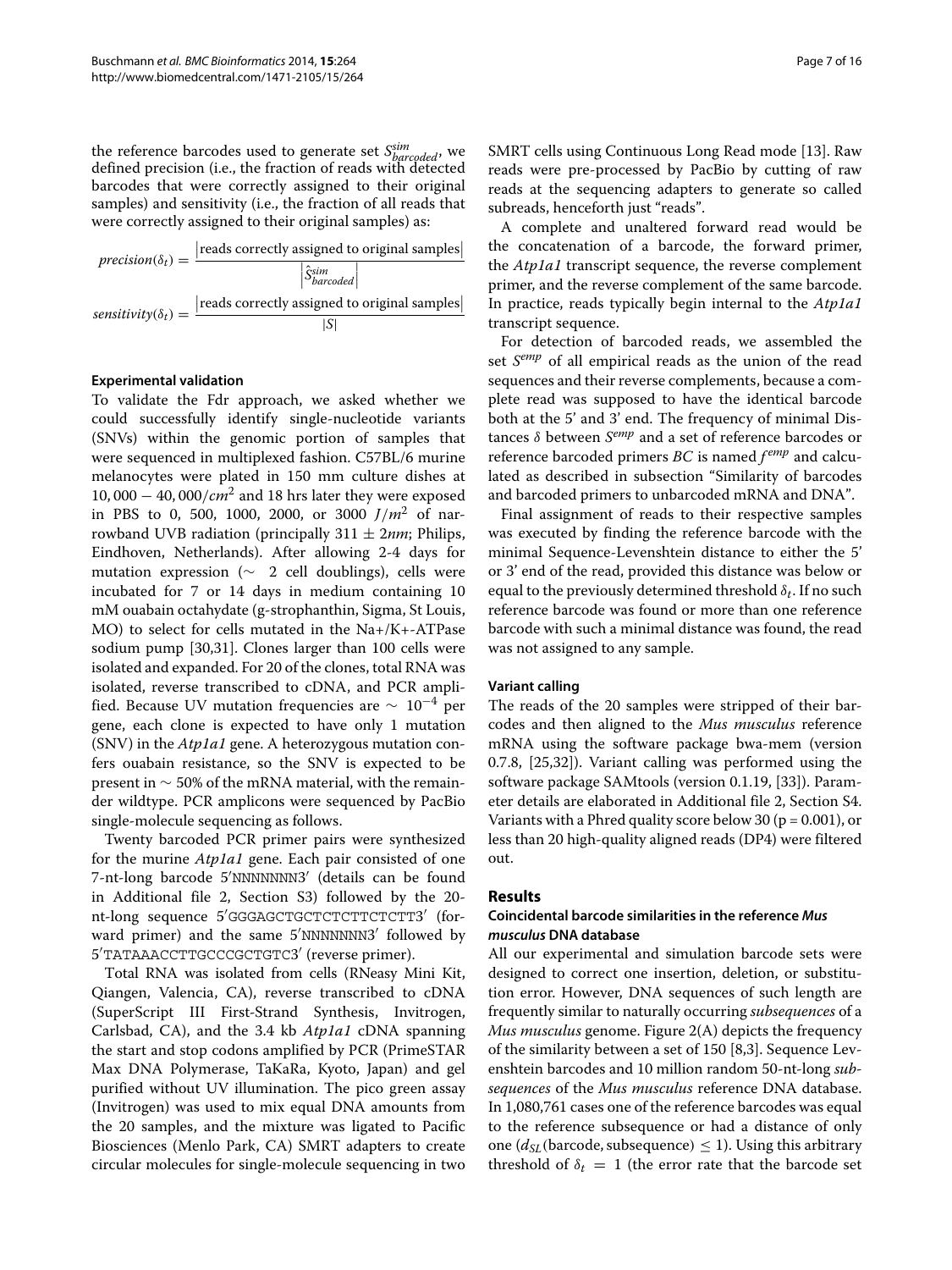

<span id="page-7-0"></span>was designed to correct) to distinguish between barcoded and unbarcoded subsequences, we would have wrongly identified approximately 10.8% of subsequences as having been barcoded (which corresponds to 0% precision or a 100% Fdr). We will call this threshold  $\delta_t = 1$  the naive threshold and compare it to the Fdr method that we have developed.

Analyzing [12,3] barcode sets of different sizes (ranging from 20 barcodes to a maximum of 20,810 barcodes), we found a linear increase in proportion of subsequences that were falsely detected as barcoded based on the naive threshold of  $\delta_t = 1$ . While only 428 subsequences (0.00428%) were falsely detected as barcoded when compared to the set of 20 barcodes, the ratio increased to 8.34% when the maximum set of 20,810 barcodes was tested (Figure [2\(](#page-7-0)B)). The linear increase in proportion of falsely detected subsequences holds true for other barcode sets of 10 nt and 11 nt in length.

For a constant set size, the proportion of falsely detected subsequences decreased when the barcode length increased (Figure  $2(C)$ ). When using a set of 20 short [6,3] barcodes, 19.3% of subsequences were falsely detected to be barcoded, while this was true in approximately 0.004% of the subsequences when using the longer [12,3] barcode set that had the same number of elements. The relationship between barcode length and wrongly detected subsequences holds true for different barcode set sizes. If no information about inserts are available and only known barcode sequences are used for barcode detection, the results suggest to use at least 10-nt-long barcodes for 20 samples, 11-nt-long barcodes for 50 samples, 12-nt-long barcodes for 150 samples and even longer barcodes for larger sample sizes. It should be noted that longer barcodes come with problems of their own, as more mutations aggregate in longer barcodes. We will show in Section ["Influence of attached reference PCR](#page-10-0) [primer sequence on detection of barcoded reads"](#page-10-0) that a

shorter barcode can be combined with knowledge about the insert template to alleviate the problems addressed in this section.

## **Coincidental and genuine barcode similarities in** *Atp1a1* **sequencing data**

In the experimental data, the expected complete size of the *Atp1a1* insert was 3,388 bp (including 7-nt-long barcodes at both ends). We collected 101,878 reads with an average length of 1,765 bp, and 95% of the reads were between 136 bp and 3,796 bp long. 89% of the reads were shorter than the expected complete coding sequence fragment and consequently many reads must have lacked a complete PCR primer and barcode at one or both ends. Reads longer than the targeted insert can also indicate other problems, for example a missed split at the SMRT adapter that may have led to absent or non-detectable barcodes.

**Coincidental similarities in the** *Atp1a1* **genome** Figure [3\(](#page-8-0)A) shows the distribution of minimal distances between the unbarcoded transcript of *Atp1a1* and the experimental [7,3] reference barcode set. Correspondingly, Figure [3\(](#page-8-0)C) depicts the distribution of frequencies between the unbarcoded transcript of *Atp1a1* and the set of complete barcoded 27-nt-long reference PCR primers.

As in the previous examples of coincidental barcode similarities, using the [7,3] barcode set and an arbitrary threshold distance of  $\delta_t = 1$  would have led to detecting barcodes incorrectly in approximately 6% of the subsequences (see Figure [3\(](#page-8-0)A)). With the complete barcoded 27-nt-long reference PCR primer, similarities to subsequences of the *Atp1a1* transcript were much smaller and more seldom, with no subsequence having had a minimal distance of 3 or smaller to the set of barcoded PCR primers (Figure [3\(](#page-8-0)C)).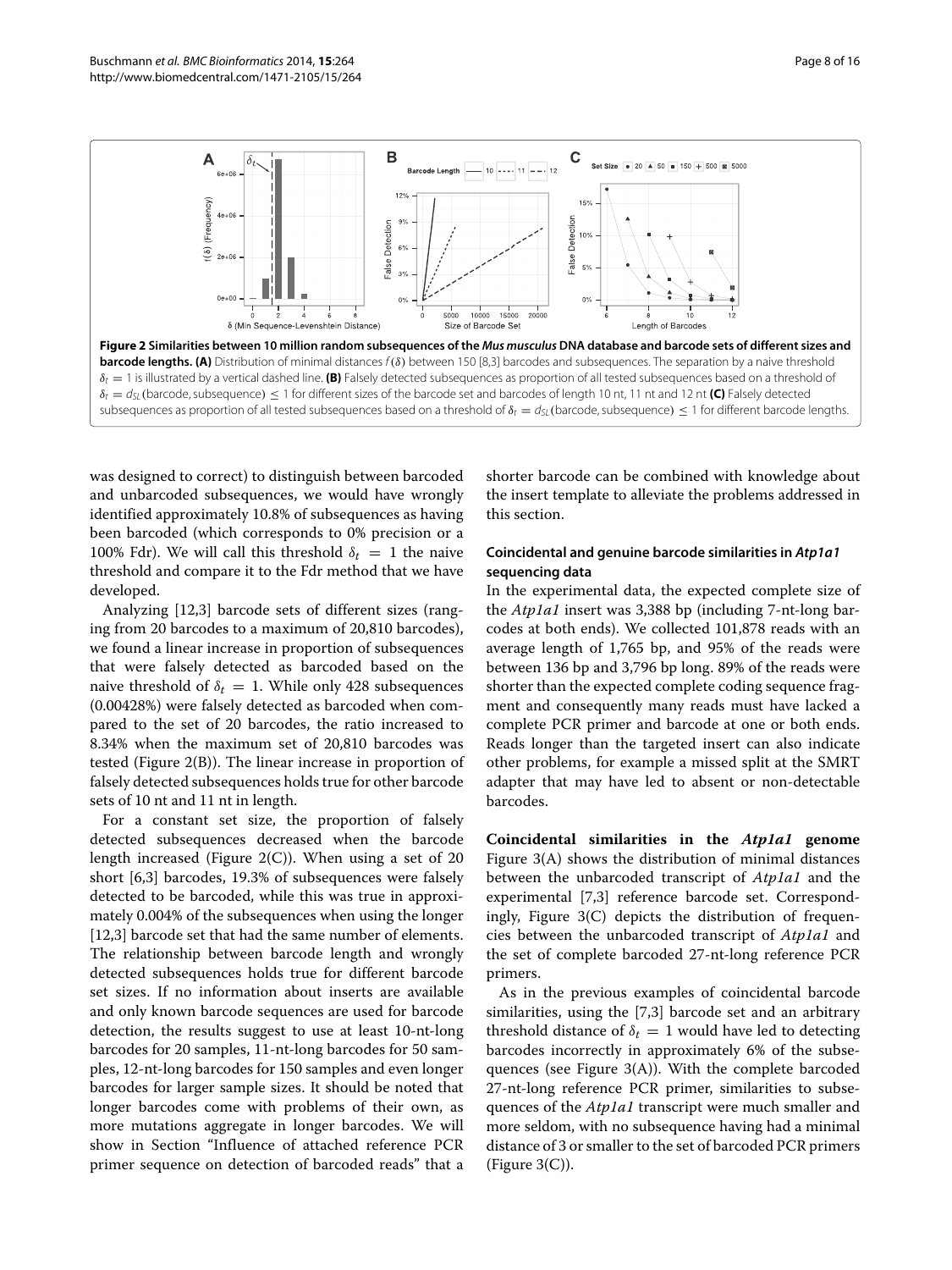

<span id="page-8-0"></span>**Coincidental and real similarities in experimental** *Atp1a1* **reads** In the experimentally obtained *Atp1a1* sequence reads, at least a certain percentage of reads must have actually started with a barcode. We expect the reads to be a complex mix of correctly barcoded unaltered inserts, inserts with present but corrupted barcodes, and accidentally similar sequences. We repeated the previous similarity analysis with all experimental reads and their reverse complements, depicted as a histogram in Figure [3\(](#page-8-0)B); and the minimal distance to each of the 40 27-nt-long barcoded PCR primers is shown in Figure [3\(](#page-8-0)D).

As Figure [3\(](#page-8-0)B) shows, there was no obvious visible separation value to distinguish barcoded from orphaned reads when using solely the [7,3] barcode set. Notably, the relative frequency of barcodes with no distance or a distance of 1 to the read was substantially higher than in Figure [3\(](#page-8-0)A), yet it is unclear how many of the actual barcoded reads we could accurately detect by using a simple threshold value of  $\delta_t = 0$  or  $\delta_t = 1$ .

In previous work, we have shown that in some situations it was possible to correct altered barcodes with a higher distance than the designated fault tolerance of the code (i.e., a distance higher than 1 in this particular [7,3] barcode set), because the average distance between reference barcodes was higher than 3 [\[7\]](#page-14-4). However, judging from the distribution depicted in Figure [3\(](#page-8-0)A), a threshold of  $\delta_t$  = 2 would have included too many orphaned reads: at least 49% of the reads would not have started with an actual (correct or altered) barcode and these reads would have been assigned to random clones, putting the variant calling step at risk.

In Figure [3\(](#page-8-0)D), we depict the frequencies of minimal distances between the set of 27-nt-long barcoded reference PCR primers and the reads. A bi-modal distribution stands out, with one peak at a minimal Sequence Levenshtein distance  $\delta = 2$  and another peak at a minimal Sequence Levenshtein distance of  $\delta = 13$ . The left peak is at approximately half the mean Sequence Levenshtein distance between every barcoded reference PCR primer of the used set (including PCR primer,  $d_{mean} \approx$ 4.26,  $\lfloor d_{mean}/2 \rfloor$  = 2) and the right peak is at approximately half the length of the barcoded reference PCR primer ( $n = 27$ ,  $\lfloor n/2 \rfloor = 13$ ). The right peak is visibly consistent with the distribution in Figure [3\(](#page-8-0)C), so we assumed this to be the distribution of the orphaned reads. The left distribution was accordingly assumed to be the distribution of correct and altered barcoded reads (i.e., barcoded reads). To summarize, a search for 7-nt-long reference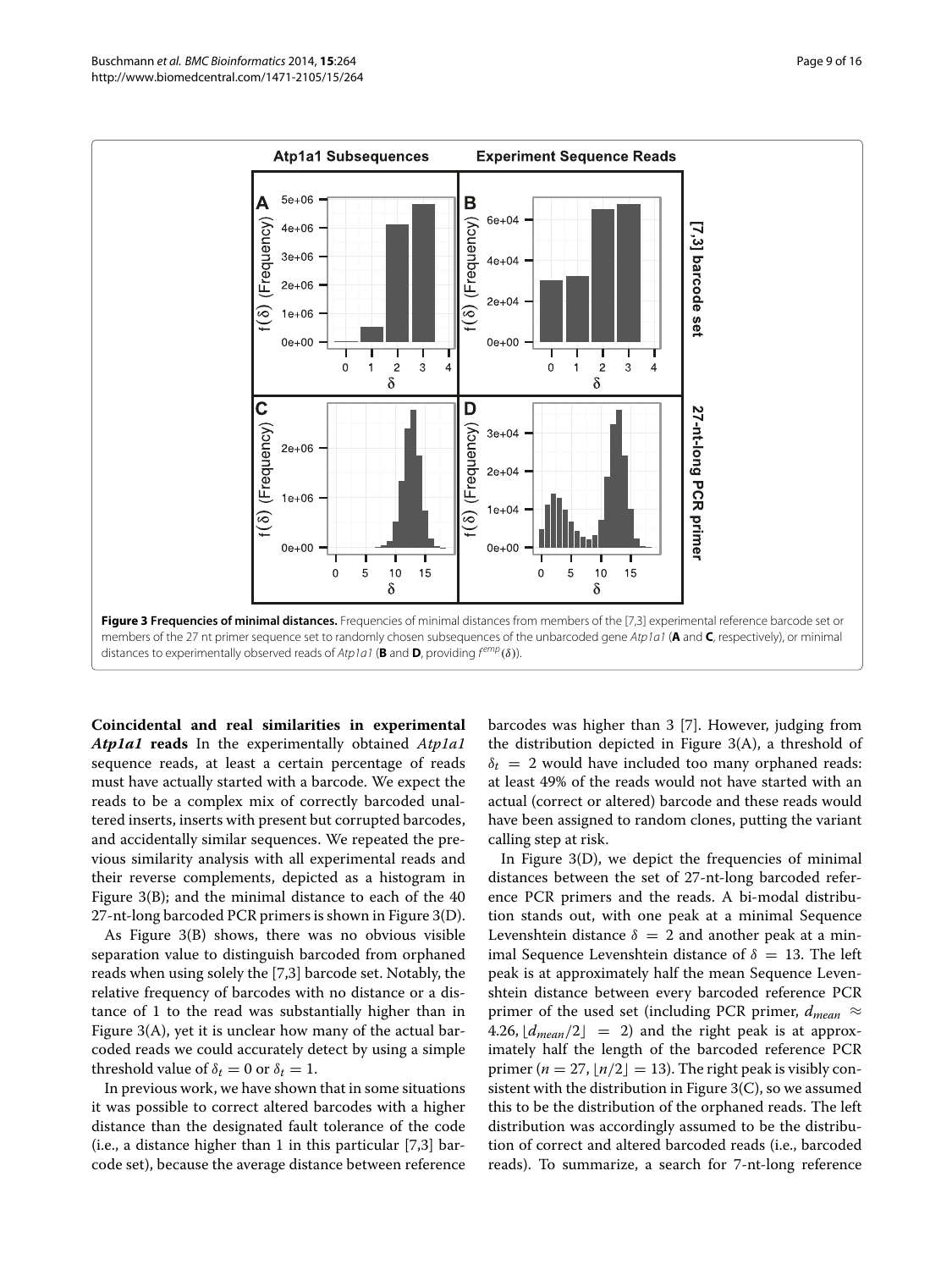barcodes in experimental sequencing data is problematic as no obvious separation could be found to distinguish barcoded and orphaned reads, even though such separation was clearly visible following a search for the barcode reference sequence with the attached PCR primer reference sequence. Defining a strategy to separate these two distributions for *both* the reference barcode set and the barcoded reference PCR primer set, and quantifying the quality of this separation was therefore the next important step.

#### **Detection of barcoded reads by Fdr**

Figures [3\(](#page-8-0)C) and (D) suggest that there is an extremely low likelihood to find *orphaned* reads that have a minimal distance of only 1 to one of the 27-nt-long barcoded reference PCR primers. We therefore used these particular reads to determine the ratio between insertions, deletions, and substitutions in this particular set of experimental data. We found that 55% of sequencing errors were insertions, 36.2% were deletions, and 8.8% were substitutions.

Figure [4](#page-9-0) depicts the distribution  $f^{sim}(\delta)$  of the simulation sequences  $S^{sim}$  fitted to distribution  $f^{emp}(\delta)$  of the empirical sequences *Semp*. The left distribution with a peak at  $\delta = 2$  turned out to be the distribution of barcoded reads  $(f_{\textit{barcoded}}^{\textit{sim}}(\delta))$ , while the right distribution with a peak at  $\delta = 13$  turned out to be the distribution of orphaned reads ( $f_{orphaned}^{sim}$ ). The obtained results were not noticeably different when using default ratios of insertions, deletions, and substitutions of 1/3, 1/3, 1/3 as opposed to using the empirically detected ratios. Nonetheless, to be as specific as possible we continued the remaining analysis with the empirically discovered ratios of errors.

We report that for this fit of simulated distributions to the empirical distribution the percentage of barcoded reads ( $\pi_1$ ) was approximately 34%. On average,  $\mu_{error} \approx$ 12.2% of the bases were altered by either an insertion, a deletion, or a substitution. This particular base sequencing error rate varied with a standard deviation of *σerror* ≈ 4.8% between reads. The parameter solution was found reliably in every repetition of the simulation after a sufficient number of (usually 30-50) iterations to within a very small tolerance (*<* 2 decimal digits). A common pitfall of evolutionary algorithms is the existence of "local solutions" (i.e., solutions with a monotonic score better than the immediate surrounding that is not the global solution). No such local solution was found in our simulations. The most resistant and reliable parameter found was the proportion of barcoded reads, as the form of the right distribution (peak at about  $\delta = 13$ ) only depended on the proportion of barcoded reads (with the exception of extreme cases). Thus, the behaviour of the algorithm was very robust when applied on our data set.

For this method, any read with a minimal Sequence-Levenshtein below or equal to a specific value (the



<span id="page-9-0"></span>*threshold*  $\delta_t$ ) was considered to be barcoded (see [Methods](#page-2-0) ["Tail area-based false discovery rate"](#page-5-0) for details). The simulation distribution allowed us to estimate the precision (1 - Fdr) and sensitivity of detecting barcoded reads in the experimental sequencing data (Figure [5\)](#page-10-1) for every possible threshold value. This simulation was repeated using both the [7,3] reference barcode set and the set of 27-nt-long barcoded reference PCR primers.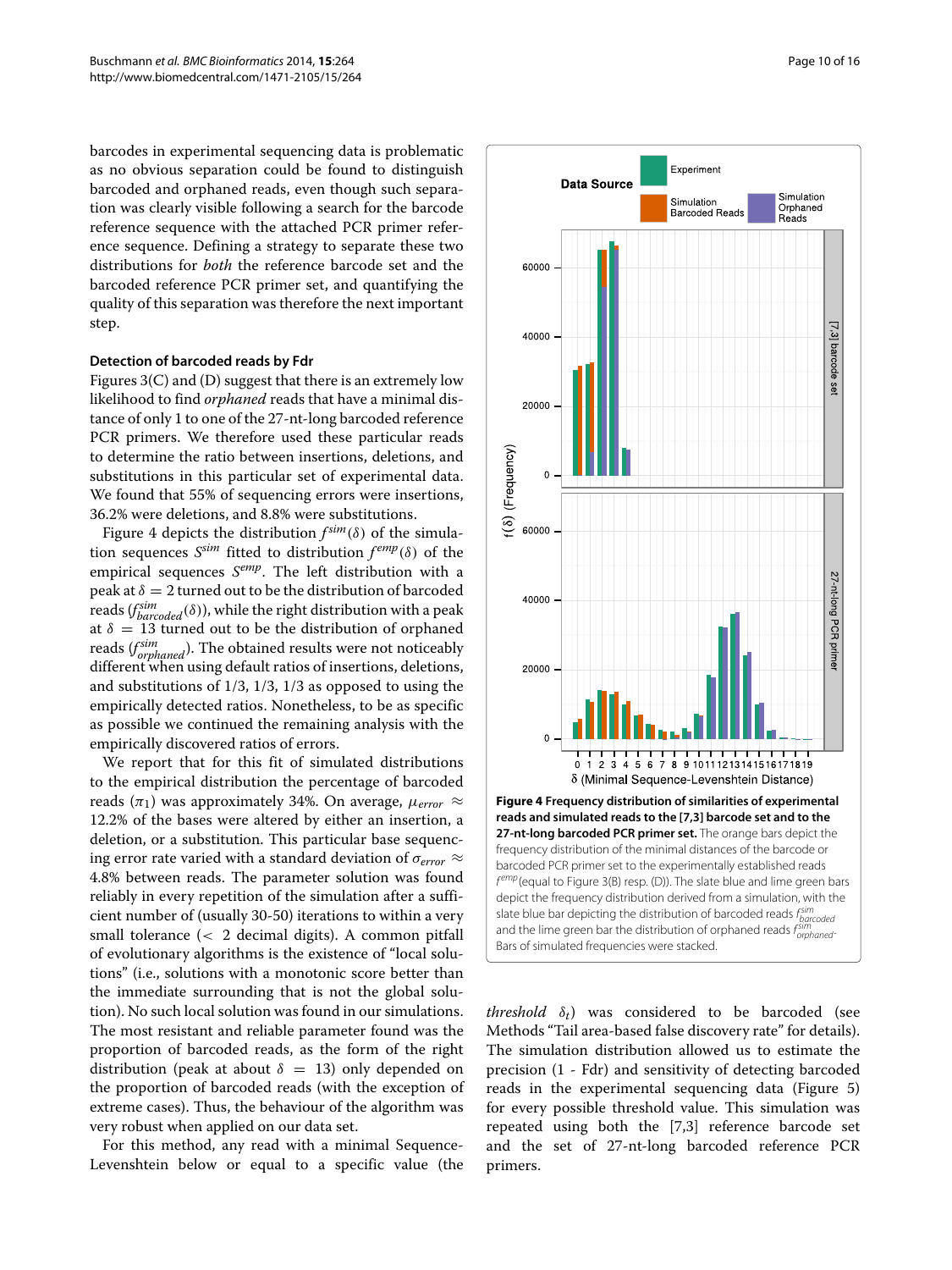

<span id="page-10-1"></span>For thresholding based on the [7,3] barcode set, the precision of detecting barcoded reads was very high (*>* 99%) at the threshold of  $\delta_t = 0$  (exact match), while sensitivity of detection of barcoded reads stood at 46%. The use of such a threshold would have been ill-advised, as the purpose of using the error-correcting barcode was to correct at least one insertion, deletion, or substitution. At a threshold of  $\delta_t = 2$  detection precision fell below 53%. The compromise threshold of  $\delta_t = 1$  put the sensitivity of detection at approximately 82%, with a precision of 89%.

Using the complete barcoded 27-nt-long PCR primer reference sequence instead of the barcode reference sequence increased the quality of barcode detection substantially. The usage of the 27-nt-long barcoded PCR primer allowed a higher precision at equal sensitivity and reached a higher sensitivity at equal precision compared to using the [7,3] barcode set. The distance threshold  $\delta_t =$ 9 was the highest to have a precision of more than 95%. At this threshold, detection sensitivity surpassed 99%.

## **Influence of attached reference PCR primer sequence on detection of barcoded reads**

<span id="page-10-0"></span>Knowing that using the complete barcoded PCR primer reference sequence increased the quality of barcode retrieval, we tested detection of barcodes using concatenations of barcode reference sequences plus adjacent primer reference sequence fragments of different lengths, pictured in Figure [6.](#page-10-2) Sensitivity of assignment to experiments increased considerably with the use of the 17 nt-long barcoded reference PCR primer fragment (i.e., attaching 10 nt of the primer reference sequence to the reference barcodes) rather than only the 7-nt-long reference barcode set. Using longer barcoded reference PCR

primer fragments increased the detection rate marginally, and it plateaued at approximately 20-nt-long barcoded reference PCR primers. As the computational cost did not prohibitively increase with increased lengths of the barcoded reference PCR primer sequence (computational complexity of calculating precision and sensitivity grows approximately quadratically over the length of the barcoded primer sequence), the full known barcoded primer sequence could be used. Although some implementation adaptions to the sequence simulation of Method [5](#page-4-1) may

<span id="page-10-2"></span>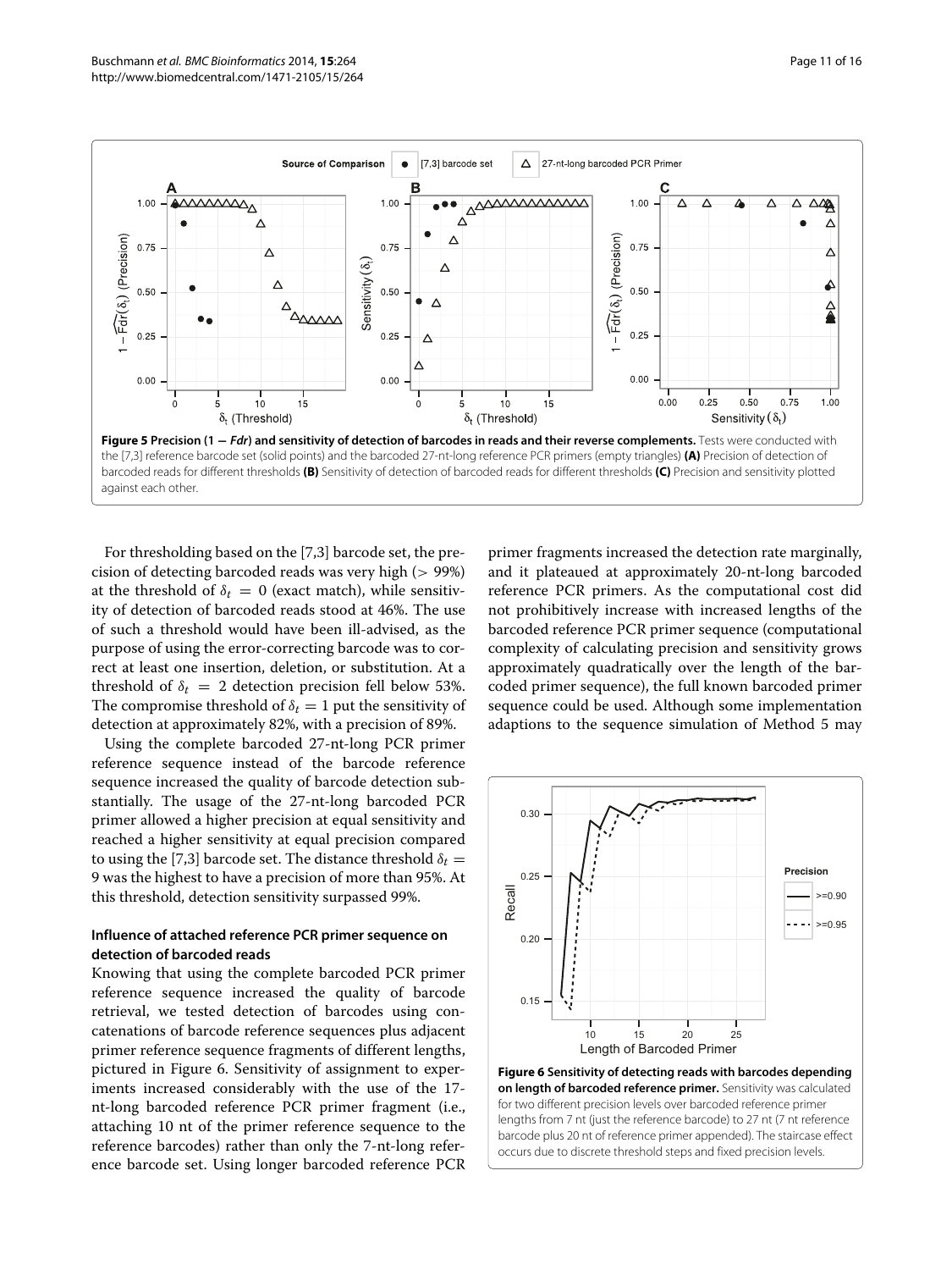be necessary for very long PCR primer sequences. In our particular case, a 20-nt-long barcoded PCR primer would have been sufficient.

#### **Assigning barcoded reads to their original samples**

Detecting barcoded reads is only the first step in the demultiplexing protocol. In the next step, barcodes are decoded (i.e., error-corrected to find the reference barcode from which the corrupted barcode originates) and reads are assigned to the correct original sample.

Figure [7](#page-11-0) depicts the precision and sensitivity of this procedure. The highest sensitivity reached 53% when no thresholds were applied. Without a threshold, approximately 21.4% of the sequences were assigned to the wrong sample (Figure [7\(](#page-11-0)C)). At a threshold of  $\delta_t = 0$  and when using the [7,3] barcode set, only 28% of reads could be assigned to their samples at a precision higher than 99%. For a threshold of  $\delta_t = 1$ , sensitivity increased to 47% at a precision of 90%. The next higher threshold of  $\delta_t = 2$ saw precision drop to 74.6% with an increase in sensitivity to 49.5%. As in the previous analysis, the usage of the set of 27-nt-long barcoded reference PCR primers allowed a higher precision at equal sensitivity or reached a higher sensitivity at equal precision compared to using the [7,3] barcode set for assigning reads to samples (Figure [7\(](#page-11-0)C)).

For the variant analysis of the experimental data, we decided on a threshold based on the set of barcoded 27 nt-long PCR primers that balanced high sensitivity with a high precision. We took into consideration that insufficient precision could have led to false variant calling, and insufficient sensitivity could have led to no variant calling at all. In the case of this experiment, sensitivity barely increased at a threshold higher than 7, and precision was

very high ( $\geq$  0.98). At that threshold, we could correctly assign 91% of reads that actually contained at least one barcode.

Of the 101,878 reads, we assigned 55,496 ( $\approx$  54.5%) to their respective samples. An unambiguous assignment was not possible for 4,209 ( $\approx$  4.1%) of the remaining reads which had different barcodes with the same minimal Sequence Levenshtein distance attached to the 5' and 3' end. The remaining 42,173 ( $\approx$  41.4%) reads were classified as having no barcode at either end. Importantly, the median length of reads without any barcode was 1,248 nt, compared to a median length of 2,000 nt for those reads with at least one barcode at either end (see Figure S1 in Additional file [3\)](#page-13-2). This supports the hypothesis that the former had genuinely no barcode at either end of the read. The median number of reads assigned per sample was 2,501.5 (mean 2,774.8, min 669, max 5,026).

#### **Variant calling**

A search for *Atp1a1* sequence variants in the experimental data helped us to examine if our method was actually applicable to the real experimental design and how well it performed at avoiding cross-contaminating samples or reducing the number of usable sequence reads per sample. Detection of variants revealed five distinct *Single Nucleotide Variants* (*SNV*) in the gene *Atp1a1* in 18 of the 20 original samples and two further SNV in the remaining two samples (summarized in supplement Table S1 of Additional file [2\)](#page-13-1). The former detected variants were consistent with the hypothesis of a *single* mutation in 50% of the mRNA material per sample. The SNV having two base changes one nucleotide apart, observed in two clones, is consistent with non-tandem double mutations

<span id="page-11-0"></span>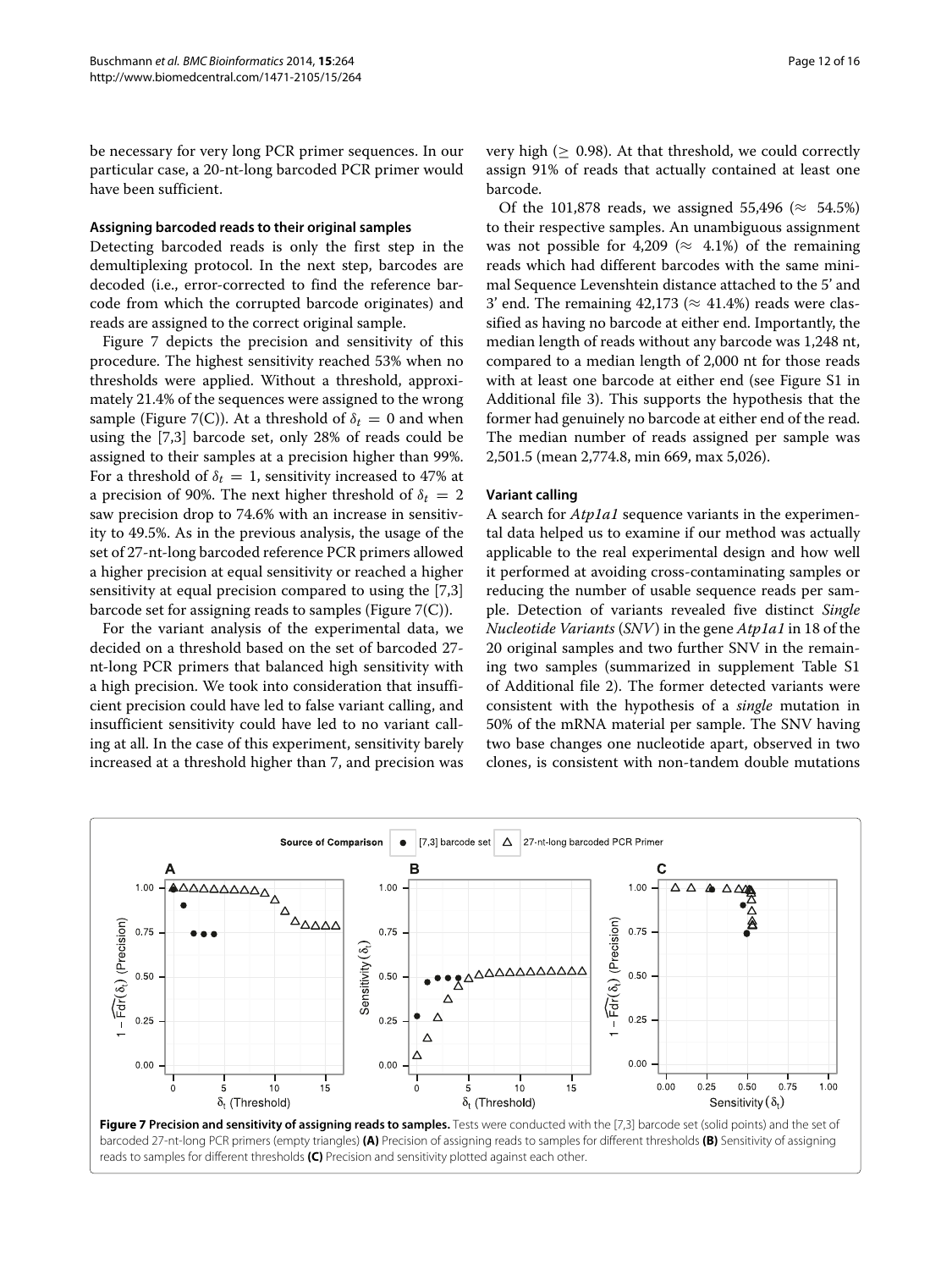occasionally caused by polymerase errors at and near a single DNA damage site after ultraviolet light.

Each variant call was supported by a large number of high-quality aligned reads, with coverage ranging from 184 to 195 (median 751.5 copies, mean 813.4 copies). The quality of variant calls was consistently high, with all Phred quality scores reaching 225. (Variant call files for  $\delta_t$  = 9 are provided as Additional file [4](#page-13-3) to this article.)

No changes in called variants were found when slightly lower or higher thresholds were tested ( $\delta \in \{7, 8, 10, 11\}$ ). As Figure [7\(](#page-11-0)A) shows, the 27-nt-long barcoded PCR primer is very resilient to small changes in the threshold. Still, a close examination of aligned reads assigned with different thresholds (using genome viewer IGV) showed signs of cross-contamination with reads that had a differing SNV. A screenshot is available in Additional file [5.](#page-13-4)

## **Discussion**

Multiplexed deep sequencing technologies are popular among researchers due to high information output and steadily decreasing processing time and costs. In multiplexing experiments, proper design of the barcodes is highly important. Careful consideration must be given to their physico-chemical and biological properties as well as to their error-correction capabilities. Here we demonstrated that using short barcode sequences exclusively is inefficient at assigning sequence reads to their respective DNA/RNA samples at high precision and sensitivity. Instead, additional information is needed such as the position of the barcode or adjacent primer sequences. Available deep sequencing platforms differ in their approaches to this problem. In Illumina HiSeq, for example, the genomic insert and barcode sequence are placed on different ends of an "index read primer" so that the sequence and the barcode are read separately [\[10,](#page-14-7)[11,](#page-14-8)[34\]](#page-14-30). However, this approach is not completely error-free. In addition, using positional information is not always possible either, since that technique is restricted to specific platforms and applications. If that technique is not available, a barcode is likely attached to the amplification/sequencing primer so that the primer sequence information can be used for barcode detection. Although this approach looks intuitively obvious, it is not clear what can be taken as the optimal solution for the choice of barcodes, primers, and detection algorithms. Additionally, sequencing errors add more noise to the data, which in turn requires proper thresholding for correct sequence assignment.

Our presented solution is built on the idea of controlling the tail area-based false discovery rate Fdr, and offers researchers a versatile tool to find an optimal threshold for detecting barcoded sequences. Additionally, it gives researchers a reliable impression of the quality of their threshold decision and the trade-off between precision and sensitivity, as well as facilitating further conclusions on the validity of the demultiplexing processing step. The method is generally usable for this particular problem, yet it needs to be modified to the specific technology and circumstances. The part of the method that needs to be adapted is the simulation of reads. Read simulation algorithms and analyses of read properties of common Next Generation Sequencing technologies can be found in the literature [\[35-](#page-15-0)[37\]](#page-15-1).

The approach of controlling the False discovery rate for a discrete test is new and still in an experimental stage. Nonetheless, recent development in the field of Fdr controlling procedures give the impression that exploiting the discreteness of the data increases reliability and sensitivity [\[38\]](#page-15-2).

In this work, we focused on the specific advantages and issues of the PacBio SMRT platform, a next generation technology specialized in sequencing single large molecules [\[13\]](#page-14-10). Our protocol preferred sequencing primers attached to both ends of the DNA target. In this setup, barcodes can be easily added to the 5'-end of the PCR primers (DNA can be amplified before sequencing) so that a complete read has two identical barcodes from each sequencing end. In reality, for several reasons actual reads are quite infrequent in the expected form. One out of two barcodes is frequently missing. Technologically, with PacBio SMRT, the extension of the sequence by the immobilized polymerase and the reading may not be well synchronized. If the polymerase has been too fast or the deliberate time delay too long, the start of the insert could have been missed together with the barcode and the PCR primer. In some cases, the polymerase does not continue the reaction all the way to the end of the sequence. This means that the reverse complemented barcode at the end of the sequence may be missing as well [\[14](#page-14-11)[,15\]](#page-14-12). Finally, occasionally irrelevant mRNA/DNA fragments can be amplified during the PCR which allows further irrelevant reads without any barcodes to occur.

Having calculated similarities between barcodes or barcoded primers to the *Mus musculus* reference genome database, we see that longer barcode sequences generally show less randomly occurring similarities. This advantage is derogated by the number of barcodes used in the experiment: More barcodes increase the likelihood of coincidental similarities. The solution to this problem is to use longer barcodes or to concatenate barcodes with adjacent primer sequences.

Here we demonstrate the major dilemma of the optimality of the barcode design and identification. On the one hand, barcode sequences should be short and distinct to minimize different kinds of sequencing errors. On the other hand, a short barcode sequence is not unique in a genomic context and requires additional information for correct identification. For example, the barcode sequence itself can be extended by adding an adjacent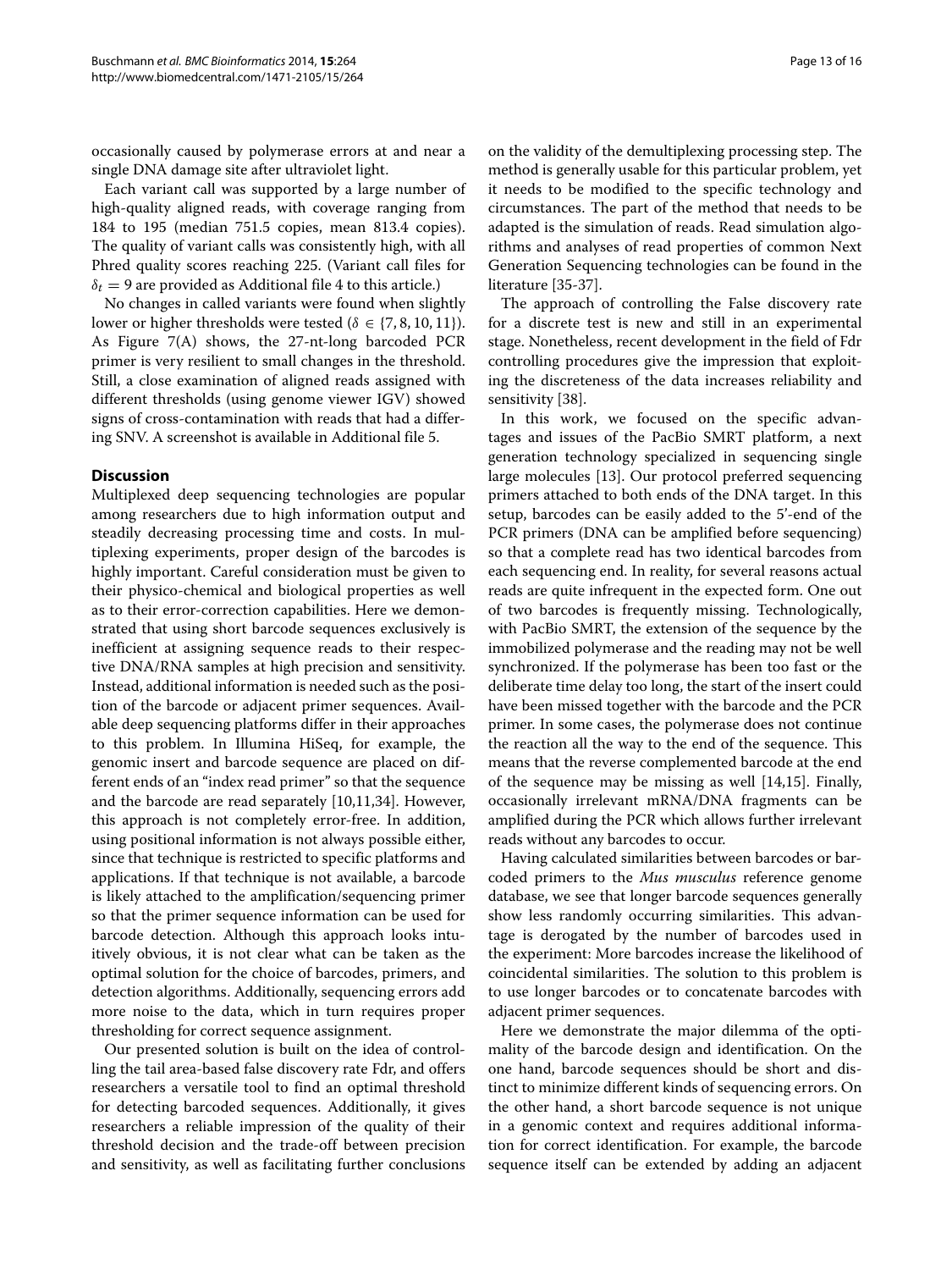primer sequence. This minimizes the false discovery rate due to decreased risk of coincidental similarities.

In this work, we found that using additional information from the PCR primer sequence improved barcode recovery tremendously. In future work, the experiment should be designed to handle the case where no such information is available. Firstly, adding an identical artificial sequence (a so called *stop-word*) to each barcode sequence solves the problem presented by redundancy of the words in big genomes. The best choice of stop-words is based on its dissimilarity to the targeted genome or insert. Furthermore, it is conceivable to generate Sequence-Levenshtein distance-based barcodes that, in combination with a known stop-word, creates an increased mean distance, which further increases the barcode set's error-resilience. Secondly, sets of longer barcodes with error-correction capabilities beyond one error can be generated, which are beneficial to the overall statistics of the true barcode recovery.

The Fdr has to be calculated once per experimental data set, which includes the the simulation of reads and matching them to the experimental data. Computational complexity of the method grows quadratically over the length of the used barcode or barcoded primers. We found that longer barcoded primers increase sensitivity compared to shorter barcoded primers, while computational time was moderate in all cases. Additionally, we found that the increase in sensitivity plateaued for very long barcoded primers. Therefore, we believe that using a moderately long barcoded primer ( $\approx$  20nt at 20 barcodes) offers the best reachable sensitivity performance and will still be computational feasible.

The statistical approach described here provides a solid method for finding an optimal threshold to separate barcoded and orphaned reads in real sequencing data sets. In addition to our main theme, the sample assignment of the genetic material was sufficiently precise and sensitive to generate a large number of high-quality and well-aligned reads. Consequently, exactly one SNV in the majority of samples and two SNVs in the remaining samples were found. The structure of the results indicated very low cross-contamination of insert read assignments caused by incorrect barcode calls and high-quality calls due to the large number of aligned reads at the respective SNV position.

PacBio offers their own method for the detection of barcodes in circular consensus reads (*CCS*) as part of their Quiver analysis software [\[39\]](#page-15-3). It is based on scores generated by a Hidden Markov Model (*HMM*). Our method can be considered as an alternative approach to the same problem. In addition it offers additional benefits, such as a statistical insight in the reliablity of the decision in the context of hundreds of thousands of reads as well as the systematic discovery of an eligible threshold.

#### **Conclusion**

We presented a method for enhancing the detection of barcoded reads that can be adapted to different sequencing technologies and protocols. The method is based on false discovery rate statistics that were designed to assess the likelihood of true positives in an ocean of coincidental positives. Based on the precision-sensitivity estimates derived with our method, individual users can decide on a proper cutoff (or threshold) to detect sequence reads as being barcoded. Users can quantify the quality of the assignment of reads to samples. Additionally, they can select their particular trade-off between precision and sensitivity, thereby increasing the confidence in the results even in highly error-prone situations. Depending on the outcome, performance of the method can be further improved by the use of longer barcodes with higher errorcorrecting properties, or elongating the barcode by utilizing adjacent adapter or PCR primer sequences during computational detection to increase sensitivity.

## **Additional files**

<span id="page-13-0"></span>**[Additional file 1:](http://www.biomedcentral.com/content/supplementary/1471-2105-15-264-S1.pdf) Dynamic algorithm of sequence-Levenshtein distance.** A fast algorithm to calculate the Sequence-Levenshtein distance between sequences A and B.

<span id="page-13-1"></span>**[Additional file 2:](http://www.biomedcentral.com/content/supplementary/1471-2105-15-264-S2.pdf) Supplement.** The supplement contains an exact definition of the Sequence Levenshtein distance, the list of experimental barcodes and primers, software parameters, more examples of coincidental similarities between barcodes, primers, and random subsequences of the Mus musculus DNA database, tables of detected variants, and tables of precision/sensitivity results.

<span id="page-13-2"></span>**[Additional file 3:](http://www.biomedcentral.com/content/supplementary/1471-2105-15-264-S3.pdf) Distribution of read lengths.** The figure depicts the distribution of read lengths, grouped in regard to their status as being barcoded at neither, one, or both ends.

<span id="page-13-3"></span>**[Additional file 4:](http://www.biomedcentral.com/content/supplementary/1471-2105-15-264-S4.zip) Variant calls.** This archive contains the variant calls in bcf file format as exported by samtools.

<span id="page-13-4"></span>**[Additional file 5:](http://www.biomedcentral.com/content/supplementary/1471-2105-15-264-S5.pdf) Evidence of cross contamination.** This screenshot from the genome viewer IGV shows signs of cross contamination in the aligned reads when a small threshold, middle threshold, and very high threshold was used. The depicted sample "ACCAGAA" had an SNV at position 2704. The screenshot shows variants at position 675, which is an SNV that was reliably found in other samples.

#### **Competing interests**

The University of Dresden has been granted a patent on the Sequence-Levenshtein technology used in this work, for which TB is registered as inventor. The ID is DE 10 2013 200 309.

#### **Authors' contributions**

DEB raised the multiplexing/demultiplexing problem, LVB initiated the systematic approach, TB developed the method and developed, ran, and analysed the simulations, and DEB and RZ designed and performed the mutation experiments. TB, LVB, and DEB wrote the manuscript. All authors read and approved the final manuscript.

#### **Acknowledgement**

We thank Lydia Kuettner, Johannes Stelzer, Lars Thielecke, and Guy Redding for reading and correcting the manuscript. Special acknowledgments are made to Verena Zuber for reading and correcting the statistical elements of the manuscript. We wish to thank Elizabeth Kelly for helping with proofreading. We thank Dr. Guilin Wang at the Yale Center for Genome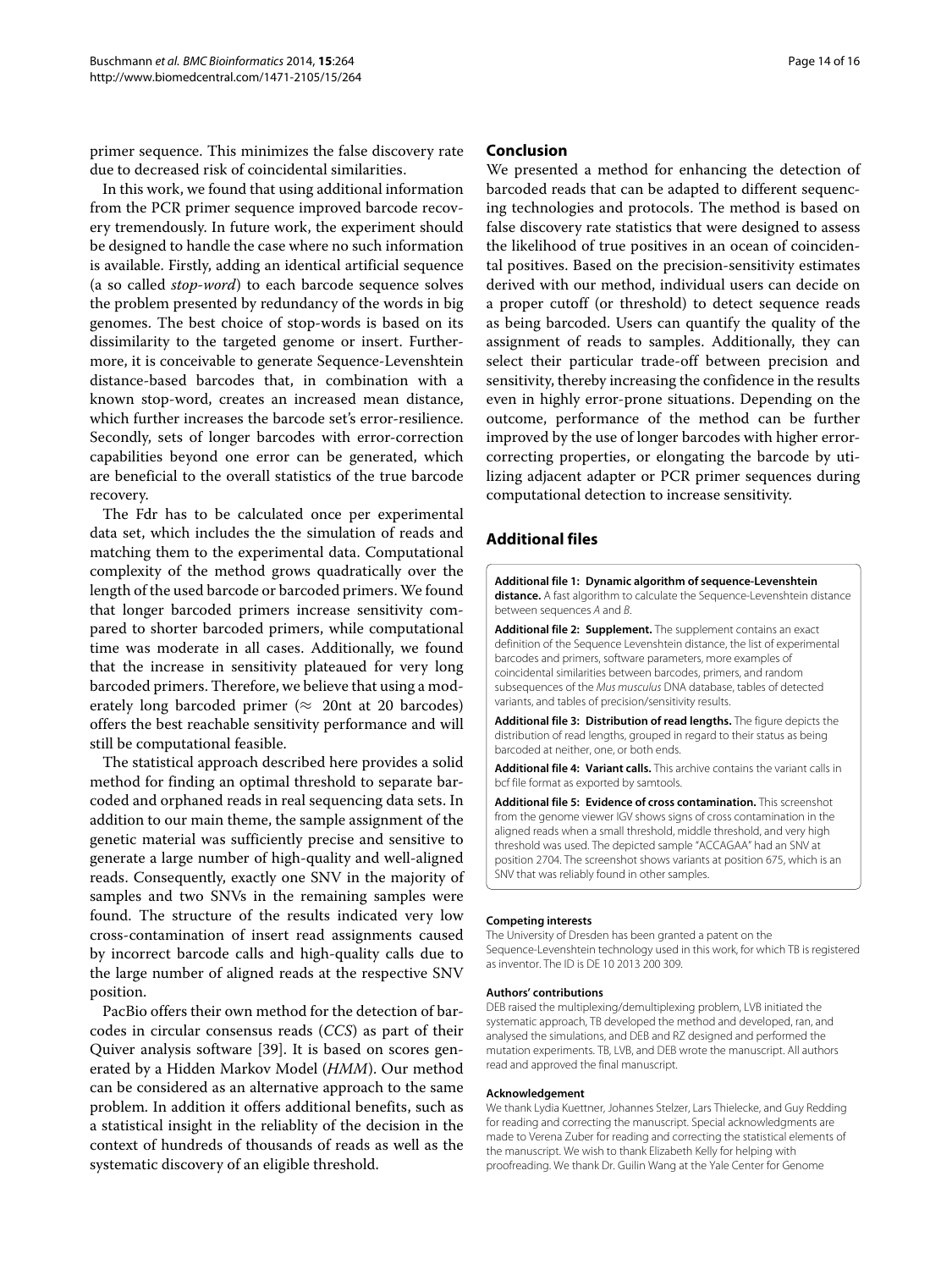Analysis for primary analysis of the PacBio sequencing, Anand Sethuraman of Pacific Biosciences for advice on details of PacBio technologies, and Dr. James Trosko, Michigan State University, for advice on the ouabain resistance assay. LVB was partially supported by an HEM-ID grant [\(http://www.hemid.eu/\)](http://www.hemid.eu/) and NIRM grants [\(http://www.nirm.nl/\)](http://www.nirm.nl/). DEB was supported by Department of Defense CDMRP grant CA093473P1 and RZ was supported by a fellowship from the China Scholarship Council.

#### **Author details**

<sup>1</sup> Max Planck Research Group: Neuroanatomy & Connectivity, Max Planck Institute for Human Cognitive and Brain Sciences, Leipzig, Germany. <sup>2</sup> Department of Therapeutic Radiology, Yale University School of Medicine, New Haven, USA. 3Laboratory of Ageing Biology and Stem Cells, European Research Institute for the Biology of Ageing, University Medical Center Groningen, University of Groningen, Groningen, The Netherlands. 4Department of Toxicology, School of Public Health, Hebei Medical University, Shijiazhuang, China. <sup>5</sup>Department of Diagnostics, Fraunhofer Institute for Cell Therapy and Immunology, Leipzig, Germany.

#### Received: 13 December 2013 Accepted: 19 July 2014 Published: 7 August 2014

#### **References**

- <span id="page-14-0"></span>1. Ben-Dor A, Karp R, Schwikowski B, Yakhini Z: **Universal DNA tag systems: a combinatorial design scheme.** J Comput Biol 2000, **7**(3-4):503–519. [\[http://dx.doi.org/10.1089/106652700750050916\]](http://dx.doi.org/10.1089/106652700750050916)
- 2. Liu W, Wang S, Gao L, Zhang F, Xu J: **DNA sequence design based on template strategy.** ChemInform 2004, **35**(5). [\[http://dx.doi.org/10.1002/](http://dx.doi.org/10.1002/chin.200405241) [chin.200405241\]](http://dx.doi.org/10.1002/chin.200405241)
- 3. Meyer M, Stenzel U, Myles S, Pruefer K, Hofreiter M: **Targeted high-throughput sequencing of tagged nucleic acid samples.** Nucleic Acids Res 2007, **35**(15):e97. [\[http://nar.oxfordjournals.org/content/35/15/](http://nar.oxfordjournals.org/content/35/15/e97.abstract) [e97.abstract\]](http://nar.oxfordjournals.org/content/35/15/e97.abstract)
- <span id="page-14-1"></span>4. Parameswaran P, Jalili R, Tao L, Shokralla S, Gharizadeh B, Ronaghi M, Fire AZ: **A pyrosequencing-tailored nucleotide barcode design unveils opportunities for large-scale sample multiplexing.** Nucleic Acids Res 2007, **35**(19):e130. [\[http://nar.oxfordjournals.org/content/35/19/e130.](http://nar.oxfordjournals.org/content/35/19/e130.abstract) [abstract\]](http://nar.oxfordjournals.org/content/35/19/e130.abstract)
- <span id="page-14-2"></span>5. Krishnan A, Sweeney M, Vasic J, Galbraith D, Vasic B: **Barcodes for DNA sequencing with guaranteed error-correction capability.** Electron Lett 2011, **47**(4):236–237.
- <span id="page-14-3"></span>6. Bystrykh LV: **Generalized DNA barcode design based on hamming codes.** PLoS ONE 2012, **7**(5):e36852. [\[http://www.plosone.org/article/info](http://www.plosone.org/article/info%3Adoi%2F10.1371%2Fjournal.pone.0036852) [%3Adoi%2F10.1371%2Fjournal.pone.0036852\]](http://www.plosone.org/article/info%3Adoi%2F10.1371%2Fjournal.pone.0036852)
- <span id="page-14-4"></span>7. Buschmann T, Bystrykh L: **Levenshtein error-correcting barcodes for multiplexed DNA sequencing.** BMC Bioinformatics 2013, **14:**272. [\[http://www.biomedcentral.com/1471-2105/14/272\]](http://www.biomedcentral.com/1471-2105/14/272)
- <span id="page-14-5"></span>8. Herold J, Kurtz S, Giegerich R: **Efficient computation of absent words in genomic sequences.** BMC Bioinformatics 2008, **9:**167. [\[http://www.](http://www.biomedcentral.com/1471-2105/9/167) [biomedcentral.com/1471-2105/9/167\]](http://www.biomedcentral.com/1471-2105/9/167)
- <span id="page-14-6"></span>9. Chor B, Horn D, Goldman N, Levy Y, Massingham T: **Genomic DNA k-mer spectra: models and modalities.** Genome Biol 2009, **10**(10):R108. [\[http://genomebiology.com/2009/10/10/R108\]](http://genomebiology.com/2009/10/10/R108)
- <span id="page-14-7"></span>10. Meyer M, Kircher M: **Illumina sequencing library preparation for highly multiplexed target capture and sequencing.** Cold Spring Harbor Protoc 2010, **2010**(6):pdb.prot5448. [\[http://cshprotocols.cshlp.](http://cshprotocols.cshlp.org/content/2010/6/pdb.prot5448.abstract) [org/content/2010/6/pdb.prot5448.abstract\]](http://cshprotocols.cshlp.org/content/2010/6/pdb.prot5448.abstract)
- <span id="page-14-8"></span>11. Mamanova L, Coffey AJ, Scott CE, Kozarewa I, Turner EH, Kumar A, Howard E, Shendure J, Turner DJ: **Target-enrichment strategies for next-generation sequencing.** Nat Meth 2010, **7**(2):111–118. [\[http://dx.doi.org/10.1038/nmeth.1419\]](http://dx.doi.org/10.1038/nmeth.1419)
- <span id="page-14-9"></span>12. Kircher M, Kelso J: **High-throughput DNA sequencing – concepts and limitations.** BioEssays 2010, **32**(6):524–536. [\[http://dx.doi.org/10.1002/](http://dx.doi.org/10.1002/bies.200900181) [bies.200900181\]](http://dx.doi.org/10.1002/bies.200900181)
- <span id="page-14-10"></span>13. Pacific Biosciences: **SMRT Technology.** 2013. [\[http://www.](http://www.pacificbiosciences.com/products/smrt-technology/) [pacificbiosciences.com/products/smrt-technology/\]](http://www.pacificbiosciences.com/products/smrt-technology/). [Retrieved on 2/2/2012].
- <span id="page-14-11"></span>14. Eid J, Fehr A, Gray J, Luong K, Lyle J, Otto G, Peluso P, Rank D, Baybayan P, Bettman B, Bibillo A, Bjornson K, Chaudhuri B, Christians F, Cicero R, Clark S, Dalal R, deWinter A, Dixon J, Foquet M, Gaertner A, Hardenbol P, Heiner

C, Hester K, Holden D, Kearns G, Kong X, Kuse R, Lacroix Y, Lin S, et al: **Real-Time DNA Sequencing from Single Polymerase Molecules.** Science 2009, **323**(5910):133–138. [\[http://www.sciencemag.org/content/](http://www.sciencemag.org/content/323/5910/133.abstract) [323/5910/133.abstract\]](http://www.sciencemag.org/content/323/5910/133.abstract)

- <span id="page-14-12"></span>15. Quail M, Smith M, Coupland P, Otto T, Harris S, Connor T, Bertoni A, Swerdlow H, Gu Y: **A tale of three next generation sequencing platforms comparison of ion torrent, pacific biosciences and Illumina MiSeq sequencers.** BMC Genomics 2012, **13:**341. [\[http://www.](http://www.biomedcentral.com/1471-2164/13/341) [biomedcentral.com/1471-2164/13/341\]](http://www.biomedcentral.com/1471-2164/13/341)
- <span id="page-14-13"></span>16. Benjamini Y, Hochberg Y: **Controlling the false discovery rate: a practical and powerful approach to multiple testing.** JR Stat Soc. Ser B (Methodol) 1995, **57:**289–300. [\[http://dx.doi.org/10.2307/2346101\]](http://dx.doi.org/10.2307/2346101)
- <span id="page-14-14"></span>17. Efron B: Local False Discovery Rates. Division of Biostatistics, Stanford University; 2005. [\[https://statistics.stanford.edu/sites/default/files/BIO](https://statistics.stanford.edu/sites/default/files/BIO%20234.pdf) [%20234.pdf\]](https://statistics.stanford.edu/sites/default/files/BIO%20234.pdf)
- <span id="page-14-15"></span>18. Storey JD: A direct approach to false discovery rates. J R Stat Soc Ser B (Stat Methodol) 2002, **64**(3):479–498. [\[http://dx.doi.org/10.1111/1467-](http://dx.doi.org/10.1111/1467-9868.00346) [9868.00346\]](http://dx.doi.org/10.1111/1467-9868.00346)
- <span id="page-14-16"></span>19. Dudoit S, Yang YH, Callow MJ, Speed TP: **Statistical methods for identifying differentially expressed genes in replicated cDNA microarray experiments.** Stat Sinica 2002, **12:**111–139.
- <span id="page-14-18"></span>20. Reiner A, Yekutieli D, Benjamini Y: **Identifying differentially expressed genes using false discovery rate controlling procedures.** Bioinformatics 2003, **19**(3):368–375. [\[http://bioinformatics.oxfordjournals.](http://bioinformatics.oxfordjournals.org/content/19/3/368.abstract) [org/content/19/3/368.abstract\]](http://bioinformatics.oxfordjournals.org/content/19/3/368.abstract)
- <span id="page-14-17"></span>21. van den Oord EJ: **Controlling false discoveries in genetic studies.** Am J Med Genet Part B: Neuropsych Genet 2008, **147B**(5):637–644. [\[http://dx.doi.org/10.1002/ajmg.b.30650\]](http://dx.doi.org/10.1002/ajmg.b.30650)
- <span id="page-14-19"></span>22. Strimmer K: **A unified approach to false discovery rate estimation.** BMC Bioinformatics 2008, **9:**303. [\[http://www.biomedcentral.com/1471-](http://www.biomedcentral.com/1471-2105/9/303) [2105/9/303\]](http://www.biomedcentral.com/1471-2105/9/303)
- <span id="page-14-20"></span>23. Conway JH, Sloane NJA: **Lexicographic codes: Error-correcting codes from game theory.** IEEE Trans Inf Theor 1986, **32**(3):337–348. [\[http://dx.doi.org/10.1109/TIT.1986.1057187\]](http://dx.doi.org/10.1109/TIT.1986.1057187)
- <span id="page-14-21"></span>24. Ashlock D, Guo L, Qiu F: **Greedy closure evolutionary algorithms.** In Proceedings of the 2002 Congress on Evolutionary Computation, CEC'02, Volume 2. Piscataway: IEEE; 2002:1296–1301.
- <span id="page-14-22"></span>25. Mouse Genome Sequencing Consortium, National Center for Biotechnology Information (NCBI): **RefSeq mRNA from Mus musculus.** 2013. [\[http://hgdownload.cse.ucsc.edu/goldenPath/mm10/bigZips/](http://hgdownload.cse.ucsc.edu/goldenPath/mm10/bigZips/refMrna.fa.gz) [refMrna.fa.gz\]](http://hgdownload.cse.ucsc.edu/goldenPath/mm10/bigZips/refMrna.fa.gz)
- 26. Genome Reference Consortium, National Center for Biotechnology Information (NCBI): **Genome reference consortium mouse build 38.** 2012. [\[ftp://ftp.ncbi.nlm.nih.gov/genbank/genomes/Eukaryotes/](ftp://ftp.ncbi.nlm.nih.gov/genbank/genomes/Eukaryotes/vertebrates_mammals/Mus_musculus/GRCm38/Primary_Assembly/assembled_chromosomes/FASTA/) [vertebrates\\_mammals/Mus\\_musculus/GRCm38/Primary\\_Assembly/](ftp://ftp.ncbi.nlm.nih.gov/genbank/genomes/Eukaryotes/vertebrates_mammals/Mus_musculus/GRCm38/Primary_Assembly/assembled_chromosomes/FASTA/) [assembled\\_chromosomes/FASTA/\]](ftp://ftp.ncbi.nlm.nih.gov/genbank/genomes/Eukaryotes/vertebrates_mammals/Mus_musculus/GRCm38/Primary_Assembly/assembled_chromosomes/FASTA/)
- <span id="page-14-23"></span>27. **Mus musculus ATPase, Na+/K+ transporting, alpha 1 polypeptide (Atp1a1) - Nucleotide - NCBI.** [\[http://www.ncbi.nlm.nih.gov/nuccore\]](http://www.ncbi.nlm.nih.gov/nuccore)
- <span id="page-14-24"></span>28. Ono Y, Asai K, Hamada M: **PBSIM: PacBio reads simulator - toward accurate genome assembly.** Bioinformatics 2013, **29:**119–121. [\[http://bioinformatics.oxfordjournals.org/content/29/1/119.abstract\]](http://bioinformatics.oxfordjournals.org/content/29/1/119.abstract)
- <span id="page-14-25"></span>29. Willighagen E: genalg: R Based Genetic Algorithm; 2005. [R package version 0.1.1]. [\[http://CRAN.R-project.org/package=genalg\]](http://CRAN.R-project.org/package=genalg)
- <span id="page-14-26"></span>30. Chang CC, Trosko JE, Akera T: **Characterization of ultraviolet light-induced ouabain-resistant mutations in chinese hamster cells.** Mutat Res/Fundam Mol Mech Mutagen 1978, **51:**85–98. [\[http://www.](http://www.sciencedirect.com/science/article/pii/0027510778900118) [sciencedirect.com/science/article/pii/0027510778900118\]](http://www.sciencedirect.com/science/article/pii/0027510778900118)
- <span id="page-14-27"></span>31. Carlson CA, Kas A, Kirkwood R, Hays LE, Preston BD, Salipante SJ, Horwitz MS: **Decoding cell lineage from acquired mutations using arbitrary deep sequencing.** Nat Meth 2012, **9:**78–80. [\[http://dx.doi.org/10.1038/](http://dx.doi.org/10.1038/nmeth.1781) [nmeth.1781\]](http://dx.doi.org/10.1038/nmeth.1781)
- <span id="page-14-28"></span>32. Li H, Durbin R: **Fast and accurate long-read alignment with Burrows-Wheeler transform.** Bioinformatics 2010, **26**(5):589–595. [\[http://bioinformatics.oxfordjournals.org/content/26/5/589\]](http://bioinformatics.oxfordjournals.org/content/26/5/589)
- <span id="page-14-29"></span>33. Li H, Handsaker B, Wysoker A, Fennell T, Ruan J, Homer N, Marth G, Abecasis G, Durbin R: **The sequence alignment/map format and SAMtools.** Bioinformatics 2009, **25**(16):2078–2079. [\[http://bioinformatics.](http://bioinformatics.oxfordjournals.org/content/25/16/2078) [oxfordjournals.org/content/25/16/2078\]](http://bioinformatics.oxfordjournals.org/content/25/16/2078)
- <span id="page-14-30"></span>34. Craig DW, Pearson JV, Szelinger S, Sekar A, Redman M, Corneveaux JJ, Pawlowski TL, Laub T, Nunn G, Stephan DA, Homer N, Huentelman MJ: **Identification of genetic variants using bar-coded multiplexed**